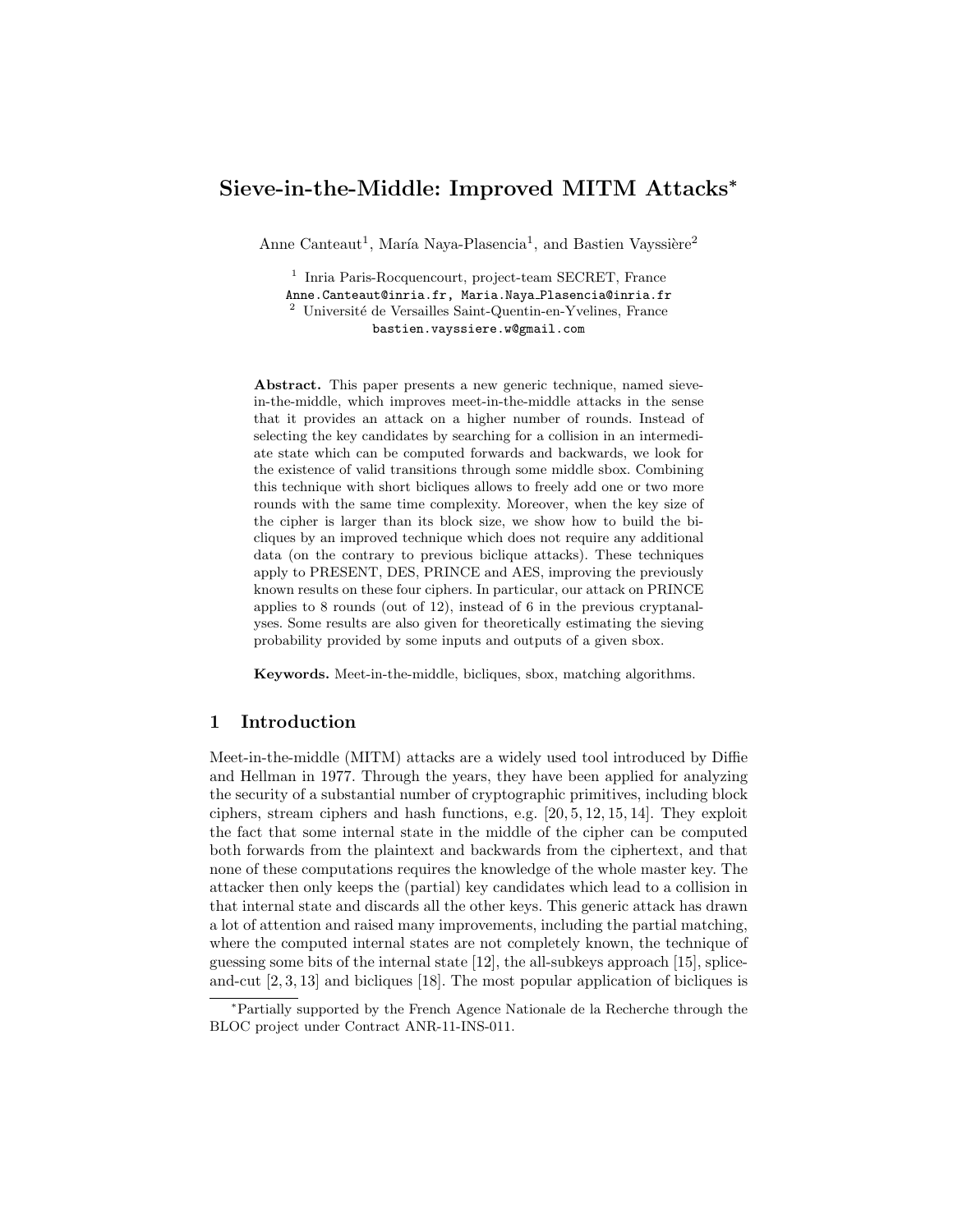an accelerated exhaustive search on the full AES [4]. But, besides this degenerated application where the whole key needs to be guessed, short bicliques usually allow to increase the number of rounds attacked by MITM techniques without increasing the time complexity, but with a higher data complexity. Moreover, following [7], low-data attacks have attracted a lot of attention, motivated in part by the fact that, in many concrete protocols, only a few plaintext-ciphertext pairs can be eavesdropped. MITM attacks belong to this class of attacks in most cases (with a few exceptions like bicliques): usually, 1 or 2 known plaintext-ciphertext pairs are enough for recovering the key.

Our contribution. This paper first provides a new generic improvement of MITM algorithms, named *sieve-in-the-middle*, which allows to attack a higher number of rounds. Instead of looking for collisions in the middle, we compute some input and output bits of a particular middle sbox S. The merging step of the algorithm then consists in efficiently discarding all key candidates which do not correspond to a valid transition through S. Intuitively, this technique allows to attack more rounds than classical MITM since it also covers the rounds corresponding to the middle sbox  $S$  (e.g. two middle rounds if  $S$  is a superbox). This new improvement is related to some previous results, including [2] where transitions through an ARX construction are considered; a similar idea was applied in [17] in a differential attack, and in [8] for side-channel attacks. This new generic improvement can be combined with bicliques, since short bicliques also allow to add a few rounds without increasing the time complexity. But, the price to pay is a higher data complexity. Here, we show that this increased data requirement can be avoided by constructing some improved bicliques, if the key size of the cipher is larger than its block size.

These new improvements and techniques are illustrated with four applications which improve previously known attacks. In Section 4, the sieve-in-themiddle algorithm combined with the improved biclique construction is applied to 8 rounds (out of 12) of PRINCE, with 2 known plaintext-ciphertext pairs, while the previous best known attack was on six rounds. Due to the page limitation, the other three applications are presented in the full version of this paper [9] only. In [9], we describe a sieve-in-the-middle attack on 8 rounds of PRESENT, which provides a very illustrative and representative example of our technique. This attack applies up to 8 rounds, while the highest number of rounds reached by classical MITM is only 6. A similar analysis on DES is presented in [9]; our attack achieves 8 rounds, while the best previous MITM attack (starting from the first one) was on 6 rounds. The cores of these two attacks have been implemented, confirming our theoretical analysis. In [9], we also show that we can slightly improve on some platforms the speed-up factor in the accelerated exhaustive search on the full AES performed by bicliques. The time complexity of the sieve-in-the-middle algorithm highly depends on the sieving probability of the middle sbox, i.e., on the proportion of pairs formed by a partial input and a partial output which correspond to a valid transition for S. We then give some results which allow to estimate the sieving probability of a given sbox. In particular, we show that the sieving probability is related to the branch number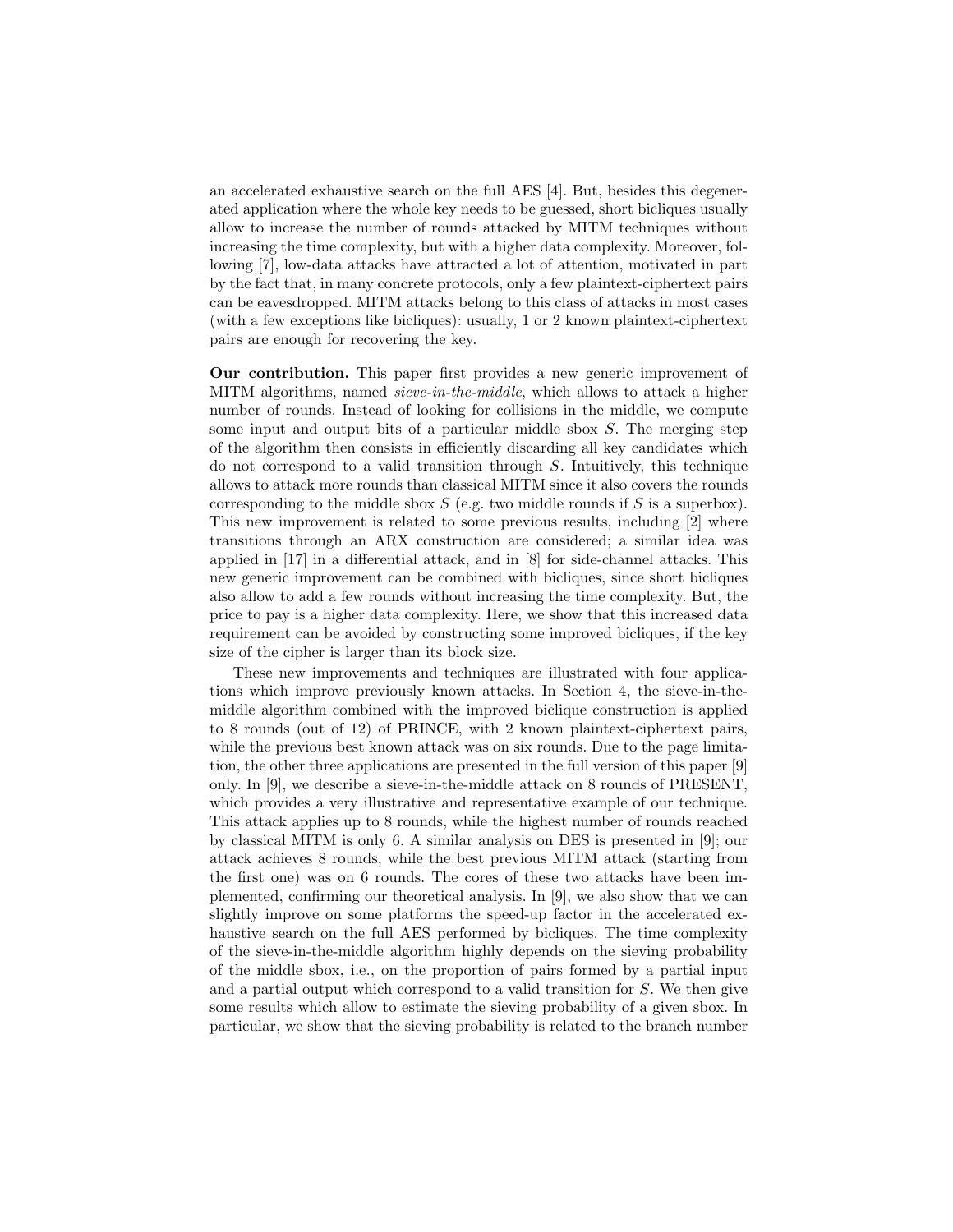of the sbox, and we give a lower bound on the minimal number of known input and output bits which may provide a sieve.

## 2 The Sieve-in-the-Middle Attack

### 2.1 Basic idea

The basic idea of the attack is as follows. The attacker knows one pair of plaintext and ciphertext  $(P, C)$  (or several such pairs), and she is able to compute from the plaintext and from a part  $K_1$  of the key candidate an m-bit vector u, which corresponds to a part of an intermediate state  $x$ . On the other hand, she is able to compute from the ciphertext and another part  $K_2$  of the key candidate a pbit vector  $v$ , which corresponds to a part of a second intermediate state  $y$ . Both intermediate states x and y are related by  $y = S(x)$ , where S is a known function from  $\mathbf{F}_2^n$  into  $\mathbf{F}_2^{n'}$ , possibly parametrized by a part  $K_3$  of the key. In practice, S can be a classical sbox, a superbox or some more complex function, as long as the attacker is able to precompute and store all possible transitions between the input bits obtained by the forward computation and the output bits obtained backwards (or sometimes, these transitions can even be computed on the fly). In particular, the involved intermediate states  $x$  and  $y$  usually correspond to partial internal states of the cipher, implying that their sizes  $n$  and  $n'$  are smaller than the blocksize.



Fig. 1. Generic representation of Sieve-in-the-Middle.

Then, the attacker is able to compute some pairs  $(u, v)$  in  $\mathbf{F}_2^m \times \mathbf{F}_2^p$  and she wants to determine whether those pairs can be some valid parts of a pair  $(x, S(x))$  for some  $x \in \mathbf{F}_2^n$  (and for some  $K_3$  if S depends on a part of the key). If it appears that no input  $x \in \mathbf{F}_2^n$  can lead to a given  $(u, v)$ , then the keys  $(K_1, K_2)$  from which  $(u, v)$  has been obtained do not form a valid candidate for the key. In such a case, the  $(m + p)$  positions corresponding to  $(u, v)$  can be used as a sieve. The sieving probability is then the proportion of pairs  $(u, v)$ corresponding to valid parts of  $(x, S(x))$ . Obviously, in classical MITM attacks, u and v correspond to the same n-bit part of an intermediate state and  $S = Id_n$ ; the sieving probability is then equal to  $2^{-n}$ . We now define precisely when a pair  $(I, J)$  of input and output positions can be used as a sieve.

**Definition 1.** Let S be a function from  $\mathbf{F}_2^n$  into  $\mathbf{F}_2^{n'}$ . Let  $I \subset \{1, \ldots, n\}$  and  $J \subset$  $\{1, \ldots, n'\}$  be two subsets with respective sizes m and p. The sieving probability of  $(I, J)$ , denoted by  $\pi_{I, J}$ , is the proportion of all elements in  $\mathbf{F}_2^{m+p}$  which can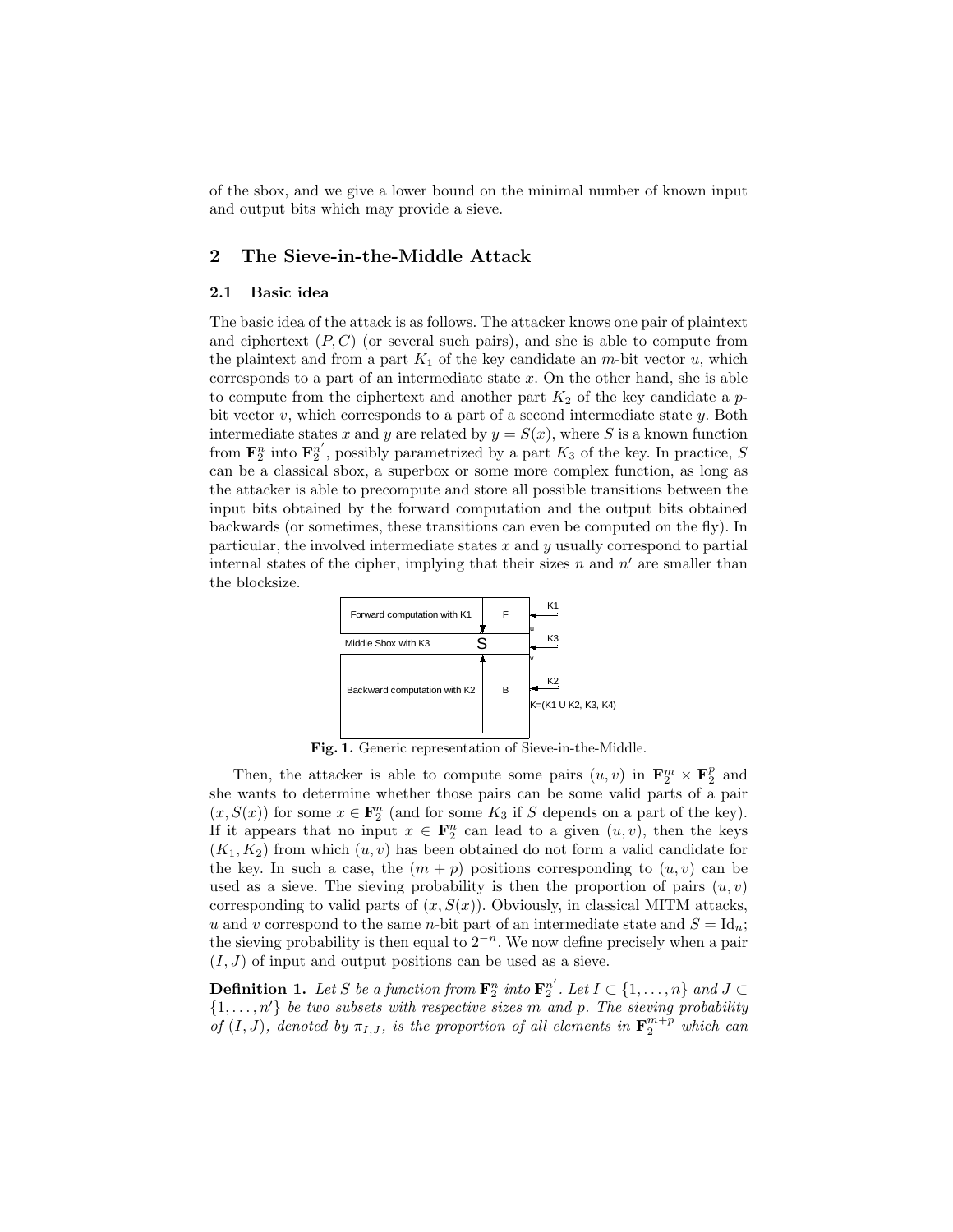be written as  $(x_i, i \in I; S_j(x), j \in J)$  for some  $x \in \mathbf{F}_2^n$ . The pair  $(I, J)$  is called an  $(m, p)$ -sieve for S if  $\pi_{I,J} < 1$ .

The smaller  $\pi_{I,J}$ , the better the sieving, because more candidates will be discarded. If S depends on a  $k_3$ -bit value key  $K_3$ , the definition similarly applies but S must be seen as a function with  $(k_3 + n)$  inputs.

When a large number of inputs and outputs of S can be computed by the attacker, they can be used as a sieve, as shown in the following proposition.

**Proposition 1.** Any pair  $(I, J)$  of sets of size  $(m, p)$  with  $m + p > n$  is a sieve for S with sieving probability  $\pi_{I,J} \leq 2^{n-(m+p)}$ .

*Proof.* For any given u, there exists exactly  $2^{n-m}$  values of x such that  $(x_i, i \in$ I) = u. Thus,  $(S_i(x), j \in J)$  can take at most  $2^{n-m}$  different values, implying that  $\pi_{I,J} \leq 2^{n-(m+p)}$ .

However, smaller subsets I and J may provide a sieve even when  $m + p \leq n$ . This issue will be extensively discussed in Section 5. More generally,  $u$  and  $v$  may consist of some information bits of x and y, i.e., of some linear combinations of the bits of x and y. We then define two linear functions  $L: x \in \mathbf{F}_2^n \mapsto u \in \mathbf{F}_2^m$ and  $L' : y \in \mathbf{F}_2^n \mapsto v \in \mathbf{F}_2^p$ . The corresponding sieving probability  $\pi$  is now the proportion of  $(u, v)$  such that there exists  $x \in \mathbf{F}_2^n$  with  $L(x) = u$  and  $L'(S(x)) = v$ . Then,  $\pi$  can be seen as the sieving probability of  $I = \{1, \ldots, m\}$ and  $J = \{1, \ldots, p\}$  for the function  $L' \circ S \circ \tilde{L}^{-1}$  where  $\tilde{L}$  is any linear permutation of  $\mathbf{F}_2^n$  such that  $(\tilde{L}(x)_i, i \in I) = L(x)$ .

### 2.2 Description of the attack

We now precisely describe the improved MITM attack and provide its complexity. The secret key K is divided into four (possibly non-disjoint) parts,  $K_1$  to  $K_4$ .  $K_1$  (resp.  $K_2$ ) is the part of the key used in the forward (resp. backward) computation, while  $K_3$  is involved in the middle S function only (see Fig. 1). The key bits corresponding to  $K_4$  are not involved in the MITM step. In the following,  $k_i$  denotes the length of the key part  $K_i$ , while k is the total key length. Moreover,  $K_1 \cap K_2$  denotes the bits shared by  $K_1$  and  $K_2$ , and  $\kappa$  corresponds to the size of this intersection.

We denote by  $I$  (resp.  $J$ ) the set of input positions of  $S$  (resp. output positions) corresponding to u (resp. v). The fact that a pair  $(u, v)$  corresponds to a valid pair of inputs and outputs of S is characterized by a Boolean relation  $\mathcal R$ with  $(m + p)$  inputs defined by

 $\mathcal{R}(u, v) = 1$  if and only if  $\exists x \in \mathbf{F}_2^n : (x_i, i \in I) = u$  and  $(S(x)_j, j \in J) = v$ .

The attack proceeds as follows.

for all 2<sup> $\kappa$ </sup> values of  $K_1 \cap K_2$  do  $\mathcal{L}_f \leftarrow \emptyset$  and  $\mathcal{L}_b \leftarrow \emptyset$ // Forward computation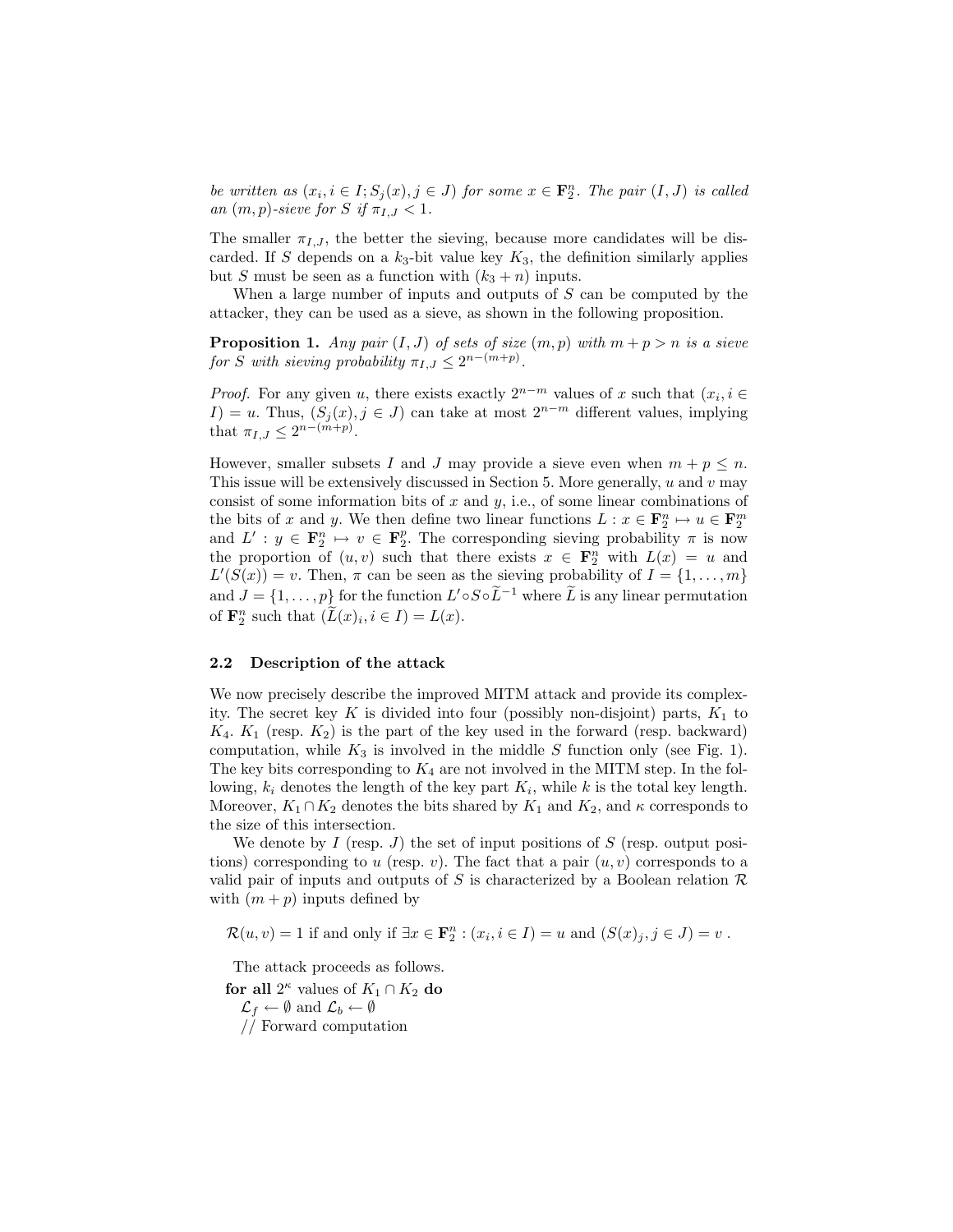for all  $2^{k_1-\kappa}$  values of the remaining bits of  $K_1$  do compute  $u = F_{K_1}(P)$  and add u to  $\mathcal{L}_f$ // Backward computation for all  $2^{k_2 - \kappa}$  values of the remaining bits of  $K_2$  do compute  $v = B_{K_2}(C)$  and add v to  $\mathcal{L}_b$ // Merging step Merge  $\mathcal{L}_f$  and  $\mathcal{L}_b$  w.r.t. Relation  $\mathcal{R}$  and return the merged list  $\mathcal{L}_{sol}$ . // Testing the remaining candidates for all K with  $(K_1, K_2)$  in  $\mathcal{L}_{sol}$  do if  $E_K(P) = C$  then return K

Section 2.3 details some efficient algorithms for merging the two lists  $\mathcal{L}_f$  and  $\mathcal{L}_b$  (i.e. for recovering all the  $(u, v)$  which satisfy  $\mathcal{R}(u, v) = 1$ ) with complexity lower than the product of their sizes.

With a single plaintext-ciphertext pair. Obviously, the whole secret key can be recovered only if the key length does not exceed the blocksize. Otherwise,  $2^{k-b}$  possible keys will be returned in average where b is the blocksize. The time complexity of the attack is given by:

 $2^{\kappa} (2^{k_1-\kappa} c_F + 2^{k_2-\kappa} c_B + C_{\text{merge}}) + \pi 2^k c_E,$ 

where  $\pi$  is the sieving probability of  $(I, J)$  as defined in Definition 1,  $c_E$  is the cost of one encryption, while  $c_F$  and  $c_B$  correspond to the costs of a partial encryption in the forward and backward directions. In most cases,  $c_F \simeq c_B \simeq c_E/2$ .  $C_{\text{merge}}$ is the time complexity of the merging step, and it depends on  $k_3$ . Its value is discussed in the following section. The average time complexity of the attack needs to be compared to  $2^k c_E$  which is the cost of the exhaustive search. The memory complexity is mainly determined by the memory needed in the merging step. In some cases, it can be improved by storing only one among the two lists  $\mathcal{L}_f$  and  $\mathcal{L}_b$ , when the auxiliary lists used in the merging step remain smaller.

With  $N$  plaintext-ciphertext pairs. If  $N$  plaintext-ciphertext pairs are available to the attacker, then the average number of keys returned by the attack is  $2^{k-Nb}$ , implying that the whole key will be recovered when  $N \geq k/b$ . The main modification in the attack concerns the last step where all key candidates in  $\mathcal{L}_{sol}$ are tested: before performing an exhaustive search over  $(K_1 \cap K_2)$  and  $K_4$  for testing all keys with  $(K_1, K_2) \in \mathcal{L}_{sol}$ , an additional sieving step is performed in order to reduce the size of  $\mathcal{L}_{sol}$ . Once a new solution  $(K_1, K_2) \in \mathcal{L}_{sol}$  has been found,  $(N-1)$  additional pairs  $(u_i, v_i)$  generated from the other plaintextciphertext pairs are considered, and only the keys for which  $\mathcal{R}(u_i, v_i) = 1$  are kept in  $\mathcal{L}_{sol}$  (note that, in some very particular situations, it might be more efficient to directly include in  $\mathcal{L}_f$  and  $\mathcal{L}_b$  the values u and v generated from several plaintext-ciphertext pairs, and then merge the lists). The average size of  $\mathcal{L}_{sol}$ after this additional sieving step is then  $\pi^N 2^{k_1+k_2-2\kappa}$ . But this formula should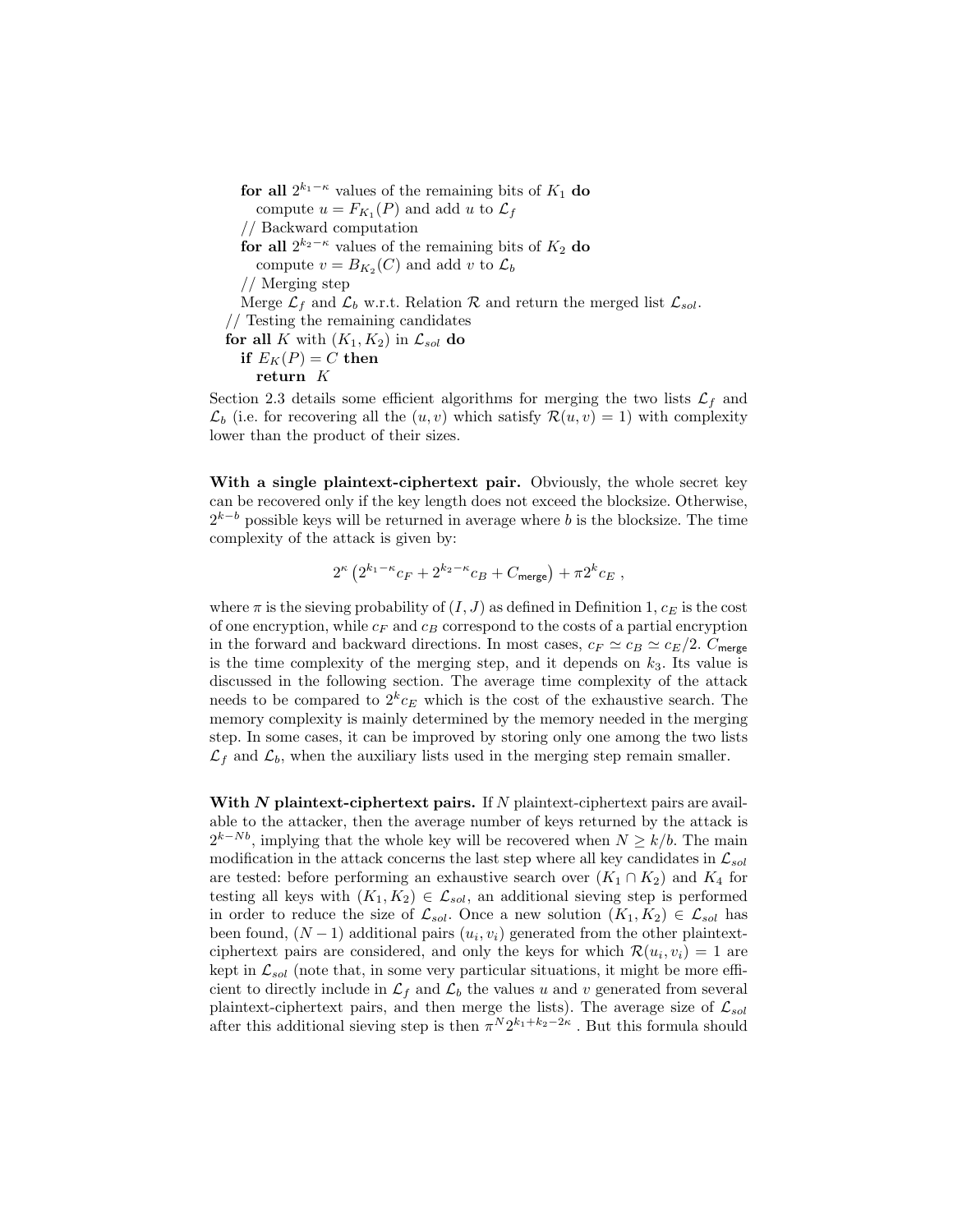be adapted to the case where  $S$  depends on a part of the secret key  $K_3$ : indeed the merging step determines a candidate for  $(K_1, K_2, K_3)$ . Then, the sieving probability of the additional sieving step  $\pi'$  differs from  $\pi$  since the value of  $K_3$ is now fixed.  $\pi'$  is then the sieving probability of  $(I, J)$  for  $S_{K_3}$  averaged over all  $K_3$ . Then, in the case of N plaintext-ciphertext pairs, the cost of the forward and backward computations are multiplied by  $N$ , while the cost of the testing part decreases:

$$
2^{\kappa} \left( N 2^{k_1 - \kappa} c_F + N 2^{k_2 - \kappa} c_B + C_{\text{merge}} \right) + \pi (\pi')^{N-1} 2^k c_E.
$$

### 2.3 Merging the two lists efficiently

Very often, the middle function  $S$  can be decomposed into several smaller sboxes, and the merging step can be performed group-wise. The problem of merging two large lists with respect to a group-wise Boolean relation has been defined and addressed by Naya-Plasencia in [19, Section 2]. Here, we focus on three algorithms proposed in [19], namely instant matching, gradual matching and an improvement of the parallel matching due to [10]. We provide general and precise formulas for the average time and memory complexities of these three algorithms. Actually, in our case, the lists to be merged may be small. Then, the construction of some auxiliary tables, which had a negligible cost in [19] for large lists, must now be taken into account. It might even become the bottleneck of the algorithm. Thus, when the involved lists are small, it is harder to determine a priori which algorithm is the most efficient in a given case. Then, in each application, we need to check thoroughly which algorithm provides the best complexity. The optimal case may even sometimes correspond to the combination of two algorithms.

In the following, we consider two lists,  $\mathcal{L}_A$  of size  $2^{\ell_A}$  and  $\mathcal{L}_B$  of size  $2^{\ell_B}$ . whose roles are interchangeable. The elements of both lists can be decomposed into t groups: the *i*-th group of  $a \in \mathcal{L}_A$  has size  $m_i$ , while the *i*-th group of  $b \in \mathcal{L}_B$ has size  $p_i$ . The Boolean relation  $\mathcal R$  can similarly be considered group-wise:  $\mathcal{R}(a, b) = 1$  if and only  $\mathcal{R}_i(a_i, b_i) = 1$  for all  $1 \leq i \leq t$ . The sieving probability  $\pi$  associated to  $\mathcal R$  then corresponds to the product of the sieving probabilities  $\pi_i$  associated to each  $\mathcal{R}_i$ . Since each  $\mathcal{R}_i$  corresponds to an sbox  $S_i$  with  $n_i$ -bit inputs, a table storing all  $(a_i, b_i)$  such that  $\mathcal{R}_i(a_i, b_i) = 1$  can be built with time complexity  $2^{n_i}$ , by computing all  $(x_i, S_i(x_i)), x_i \in \mathbf{F}_2^{n_i}$ . The corresponding memory complexity is proportional to  $\pi_i 2^{m_i+p_i}$ . This cost won't be included in the cost of the merging algorithm since, in the sieve-in-the-middle process, the tables will be built once for all and not  $2^{\kappa}$  times. As we will see, in some situations, these tables can be built "on-the-fly" with much fewer operations.

A complete description of the three matching algorithms is provided in the full version [9]. It is worth noticing that the size of the list  $\mathcal{L}_{sol}$  returned by the matching algorithm is not included in the memory complexity since each of its elements can be tested in the attack as soon as it has been found.

**Instant Matching.** Instant matching successively considers all elements  $\mathcal{L}_B$ : for each  $b \in \mathcal{L}_B$ , a list  $\mathcal{L}_{aux}$  of all a such that  $\mathcal{R}(a, b) = 1$  is built, and each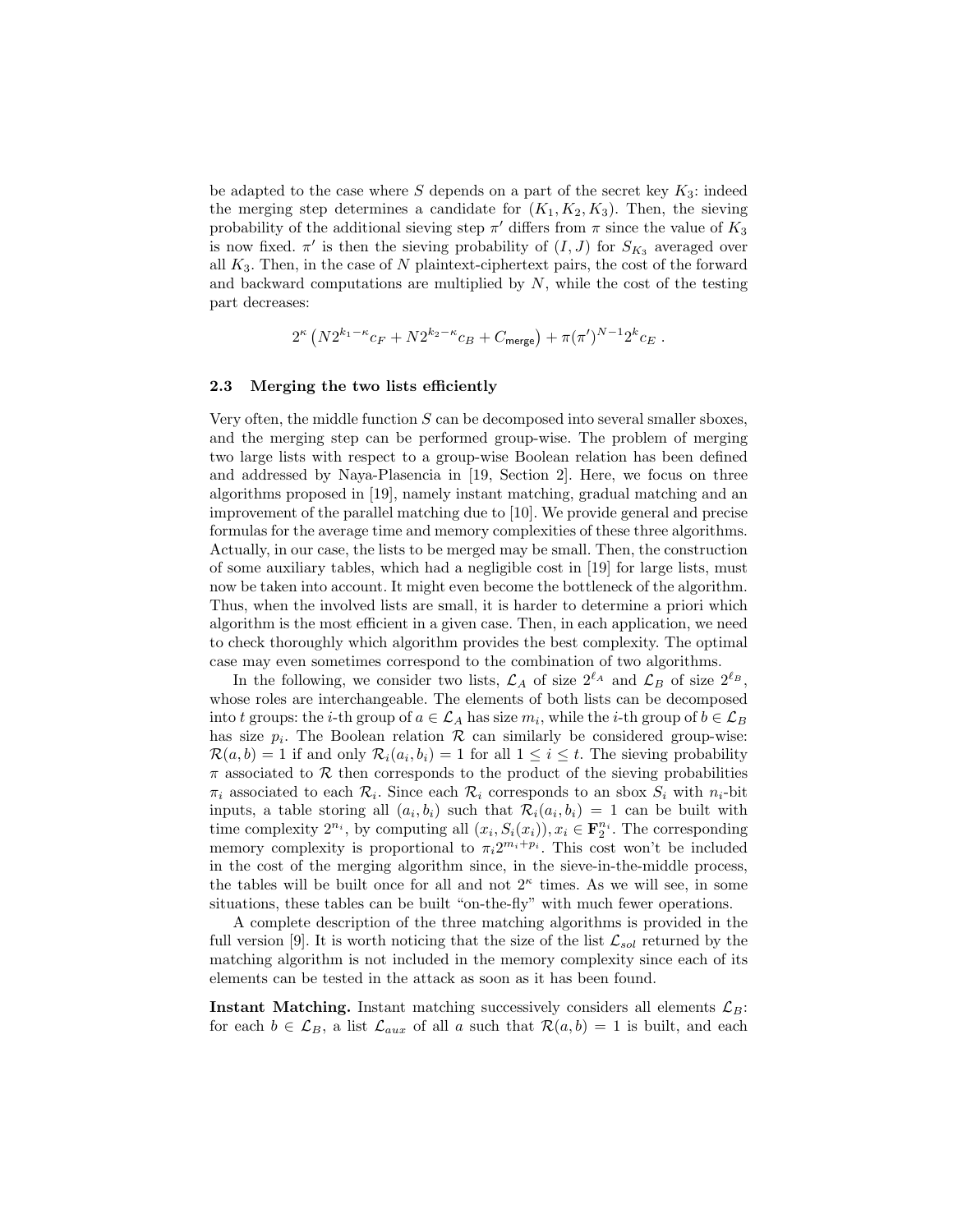element of  $\mathcal{L}_{aux}$  is searched within  $\mathcal{L}_A$ . Its complexity is

Time = 
$$
\pi 2^{\ell_B + m} + \pi 2^{\ell_A + \ell_B}
$$
 and Memory =  $2^{\ell_A} + 2^{\ell_B}$ .

Gradual Matching. Gradual matching is a recursive procedure: all elements are decomposed into two parts, the first  $t'$  groups and the last  $(t - t')$ , with  $t' < t$ . For each possible value  $\beta$  of the first  $t'$  groups, the sublist  $L_B(\beta)$  is built. It consists of all elements in  $\mathcal{L}_B$  whose first  $t'$  groups take the value  $\beta$ . Now, for each  $\alpha$  such that  $\mathcal{R}_i(\alpha_i, \beta_i) = 1, 1 \leq i \leq t'$ ,  $L_B(\beta)$  is merged with the sublist  $L_A(\alpha)$  which consists of all elements in  $\mathcal{L}_A$  whose first t' groups take the value α. Then, we need to merge two smaller lists, of respective sizes  $2^{\ell_A - \sum_{i=1}^{t'} m_i}$  and  $2^{\ell_B - \sum_{i=1}^{t'} p_i}$ .

Time = 
$$
\left(\prod_{i=1}^{t'} \pi_i\right) 2^{\sum_{i=1}^{t'} m_i + p_i} C_{\text{merge}}
$$
 and Memory =  $2^{\ell_A} + 2^{\ell_B}$ .

where  $C_{\text{merge}}$  is the cost of merging the two remaining sublists.

Parallel Matching without memory. We give here the first general description of the memoryless version of parallel matching. This algorithm applies an idea from [10] to the parallel matching algorithm from [19]: instead of building a big auxiliary list as in the original parallel matching, we here build small ones which do not need any additional memory. In parallel matching, the elements in both lists are decomposed into three parts: the first  $t_1$  groups, the next  $t_2$ groups, and the remaining  $(t - t_1 - t_2)$  groups. Both lists  $\mathcal{L}_A$  and  $\mathcal{L}_B$  are sorted in lexicographic order. Then,  $\mathcal{L}_A$  can be seen as a collection of sublists  $\mathcal{L}_A(\alpha)$ , where  $\mathcal{L}_A(\alpha)$  is composed of all elements in  $\mathcal{L}_A$  whose first t groups equal  $\alpha$ . Similarly,  $\mathcal{L}_B$  is seen as a collection of  $\mathcal{L}_B(\beta)$ . The matching algorithm then proceeds as follows. For each possible value  $\alpha$  for the first t groups, an auxiliary list  $\mathcal{L}_{aux}$  is built, corresponding to the union of all  $\mathcal{L}_B(\beta)$  where  $(\alpha, \beta)$  satisfies the first t relations  $\mathcal{R}_j$ . The list  $\mathcal{L}_{aux}$  is sorted by its next  $t_2$  groups. Then, for each element in  $\mathcal{L}_A(\alpha)$ , we check if a match for its next  $t_2$  groups exists in  $\mathcal{L}_{aux}$ . For each finding, the remaining  $(t - t_1 - t_2)$  groups are tested and only the elements which satisfy the remaining  $(t - t_1 - t_2)$  relations are returned. Details on the evaluation of the time and memory complexities are given in [9].

$$
\text{Time} = \left(\prod_{i=1}^{t_1} \pi_i\right) 2^{\ell_B + \sum_{i=1}^{t_1} m_i} + \left(\prod_{i=t_1+1}^{t_1+t_2} \pi_i\right) 2^{\ell_A + \sum_{i=t_1+1}^{t_1+t_2} p_i} + \left(\prod_{i=1}^{t_1+t_2} \pi_i\right) 2^{\ell_A + \ell_B}
$$
\n
$$
\text{Memory} = 2^{\ell_A} + 2^{\ell_B} + \left(\prod_{i=1}^{t_1} \pi_i\right) 2^{\ell_B} \ .
$$

## 3 Combining Sieve-in-the-Middle and Bicliques

Sieve-in-the-middle, as a generic technique, can be combined with other improvements of MITM attacks, in particular with bicliques [4, 18]. The general purpose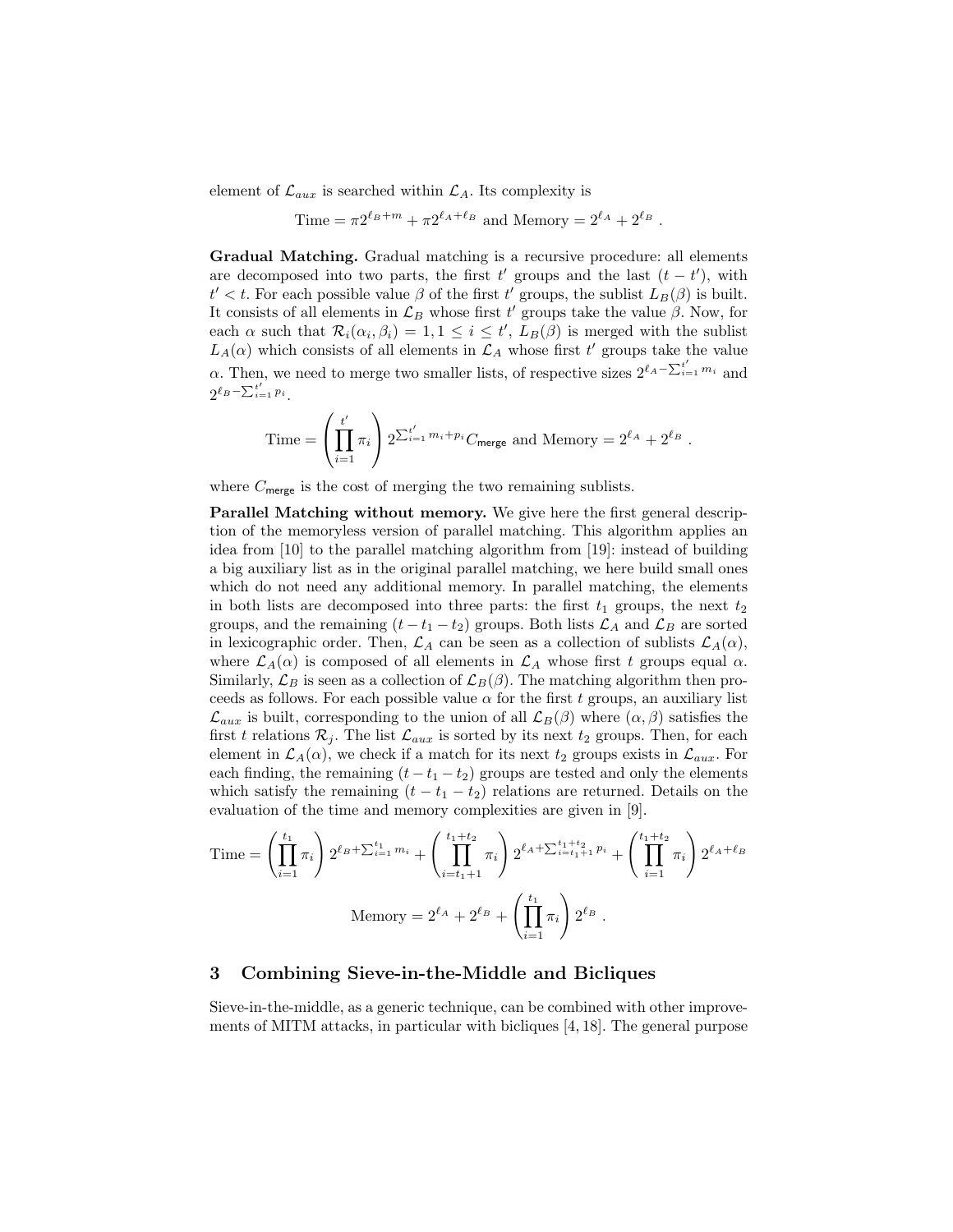of bicliques is to increase the number of rounds attacked by MITM techniques. Here, we briefly describe how bicliques can increase the number of rounds attacked by the previously described sieve-in-the-middle algorithm. This can be done at no computational cost, but requires a higher data complexity. In order to avoid this drawback, we then present an improvement of bicliques which applies when the key length exceeds the block size of the cipher.

### 3.1 Sieve-in-the-middle and classical bicliques

The combination of both techniques is depicted on Figure 2: the bottom part is covered by bicliques, while the remaining part is covered by a sieve-in-the-middle algorithm. In the following,  $H_{K_8}: X \mapsto C$  denotes the function corresponding



Fig. 2. Generic representation of Sieve-in-the-Middle and bicliques

to the bottom part of the cipher, and  $K_8$  represents the key bits involved in this part. Then,  $K_8$  is partitioned into three disjoint subsets,  $K_5$ ,  $K_6$  and  $K_7$ . The value taken by  $K_i$  with  $5 \leq i \leq 7$  will be represented by an integer in  $\{0, \ldots, 2^{k_i} - 1\}$ . A biclique can be built if the active bits in the computation of  $H_{K_8}(X)$  when  $K_6$  varies and the active bits in the computation of  $H_{K_8}^{-1}(C)$ when  $K_5$  varies are two disjoint sets. In this case, an exhaustive search over  $K_7$  is performed and a biclique is built for each value  $h$  of  $K_7$  as follows. We start from a given ciphertext  $C^0$  and a chosen key  $K_8^0 = (0, 0, h)$  formed by the candidate for  $K_7$  and the zero value for  $K_5$  and  $K_6$ . We compute  $X_h^0 = H_{0,0,h}^{-1}(C^0)$ . Next, we compute backwards from  $C^0$  the intermediate state  $X_h^i = H_{i,0,h}^{-1}(C^0)$  for each possible value *i* for  $K_5$ . Similarly, we compute forwards from  $X_h^0$  the ciphertext  $C_h^j = H_{0,j,h}(X_h^0)$  for each possible value j of  $K_6$ . Since the two differential paths are independent, we deduce that  $H_{i,j,h}(X_h^i) = C_h^j$  for all values  $(i, j)$  of  $(K_5, K_6)$ .

Then, the sieve-in-the-middle algorithm can be applied for each  $K_7$  and each value for  $(K_1 \cap K_2)$ . The list  $\mathcal{L}_b$  of all output vectors v is computed backwards from  $X_h^i$  for each value i of  $K_5$  and each value of  $K_2 \setminus (K_1 \cap K_2)$ . The list  $\mathcal{L}_f$ of all input vectors  $u$  is computed forwards from all plaintexts  $P_h^j$  corresponding to  $C_h^j$  for each value j of  $K_6$  and each value of  $K_1 \setminus (K_1 \cap K_2)$ . We then merge those two lists of respective sizes  $2^{|K_2 \cup K_5|}$  and  $2^{|K_1 \cup K_6|}$ .

As in classical MITM with bicliques, the decomposition of  $K_8$  should be such that the bits of  $K_5$  do not belong to  $K_1$ , the bits of  $K_6$  do not belong to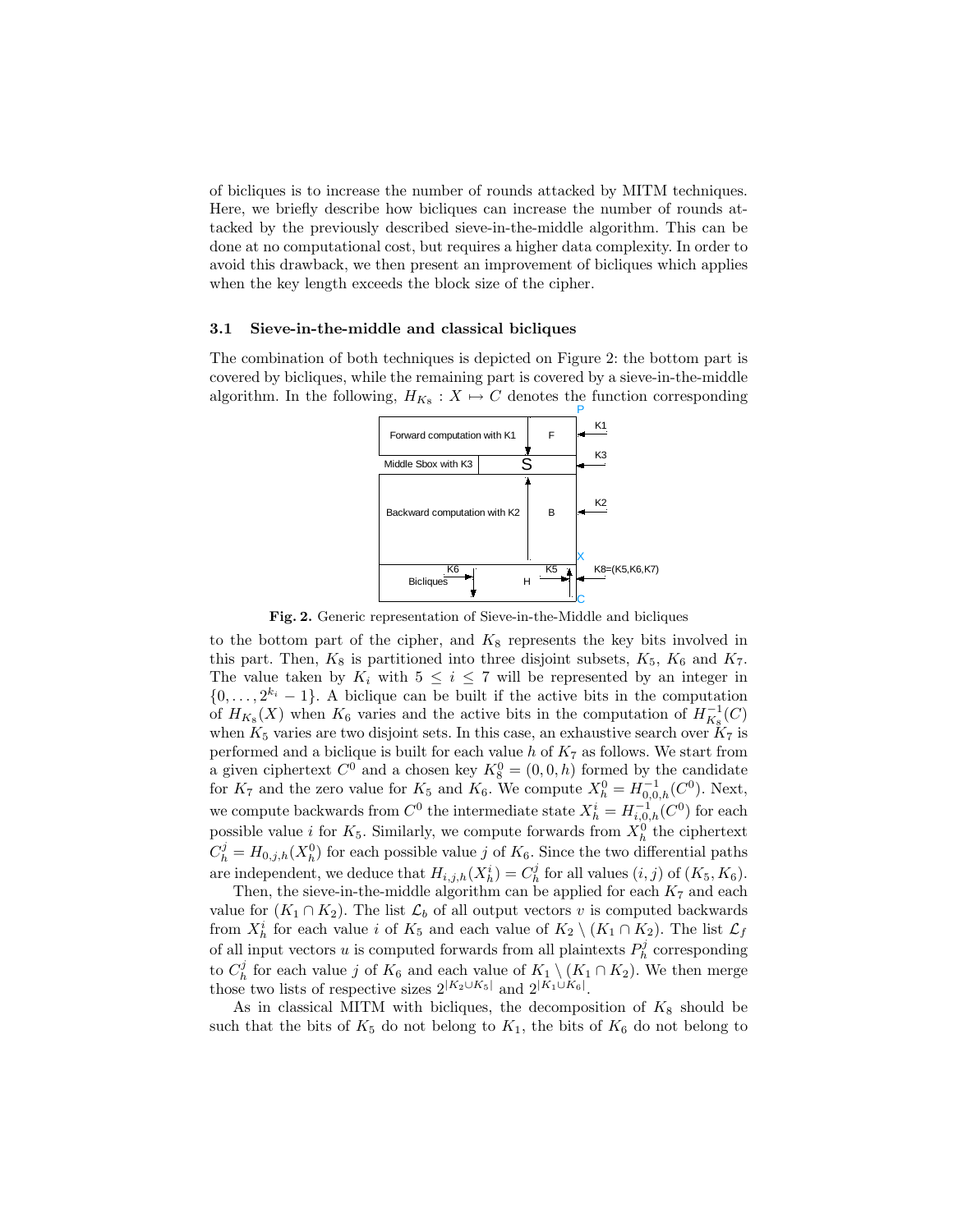$K_2$  and the bits of  $K_7$  should lie in  $(K_1 \cap K_2)$ . The best strategy here seems to choose  $(K_5, K_6)$  such that the bits of  $K_5$  belong to  $K_2 \setminus (K_1 \cap K_2)$ , and the bits of  $K_6$  belong to  $K_1 \setminus (K_1 \cap K_2)$ . In this case, we have to add to the time complexity of the attack the cost of the construction of the bicliques, i.e.,  $2^{k_7}(2^{k_5}+2^{k_6})c_H$  (very rarely the bottleneck), where  $c_H$  is the cost of the partial encryption or decryption corresponding to the rounds covered by the bicliques. The main change is that the data complexity has increased since the attack now requires the knowledge of all plaintext-ciphertext pairs  $(P_h^j, C_h^j)$  corresponding to all possible values  $(j, h)$  for  $(K_6, K_7)$ . The data complexity then would correspond to  $2^{k_6+k_7}$  pairs of plaintext-chosen ciphertexts, but it is usually smaller since the ciphertexts  $C_h^j$  only differ on a few positions.

### 3.2 Improved bicliques for some scenarios

Now, we describe a generic idea for improving bicliques in certain scenarios and reducing the data complexity to a single plaintext-ciphertext pair. Our improvement usually applies when the total key size of the cipher is larger than the block size. This occurs for instance when whitening keys are used. A detailed and successful application is demonstrated on PRINCE in Section 4. The main idea of our improvement is to gather some parts of the partial exhaustive search over  $K_7$  into different groups such that, within a group, all obtained ciphertexts  $C^j$  are equal to  $C^0$ .

We consider a biclique repartition of keys consistent with the sieve-in-themiddle part: we choose  $K_5 \subset K_2 \setminus (K_1 \cap K_2)$  as previously, and some set  $K'_6 \subset K_1$ (this differs from the classical biclique construction where we had  $K_6 \subset K_1 \backslash (K_1 \cap$  $(K_2)$ ). Let  $\Delta_6^C$  be the positions of the bits of C which may be affected by  $K_6'$  when computing forward from X, and let  $\Delta_6^X$  be the positions of the bits of X which may be affected by  $\Delta_6^C$  and  $K'_6$  during the backward computation. In classical bicliques, the path generated in the backward direction by the different  $K_5$  must be independent from the path generated in the forward direction by the different  $K_6'$ . Here, we also require this first path generated by  $K_5$  to be independent from the backward path generated when the ciphertext bits in positions  $\Delta_6^C$  vary. For instance, in the example depicted on Figure 3, H follows the Even-Mansour construction, i.e., it is composed of an unkeyed permutation  $H'$  and the addition of two whitening keys  $K_a$  and  $K_b$ . The positions of  $K_5$  and  $K'_6$  are represented in red and blue respectively, and it can be checked that the corresponding paths are independent.

In this situation, an improved biclique without any additional data can be built if the size of  $\Delta_6^X$  is smaller than  $k'_6$ . In our context, the algorithm has to be repeated for each value h for  $K_7' = K_8 \setminus (K_5 \cup K_6')$ , but the index h will be omitted in the description. First, we precompute the values obtained from a chosen  $C^0$  when  $K_6'$  takes all possible values. If the number of information bits in  $\Delta_6^X$  is less than  $k'_6$ , all  $2^{k'_6}$  transitions can be represented by several lists  $\mathcal{L}_j$ , each containing the different values of  $K'_6$  which all map  $C^0$  to the same value of the state X,  $X_j$  (see Figure 4(a)). For the sake of simplicity, we assume that all these lists have the same size  $2^{\ell}$ . In most cases, we have  $\ell = k'_6 - |\Delta_6^X|$ . For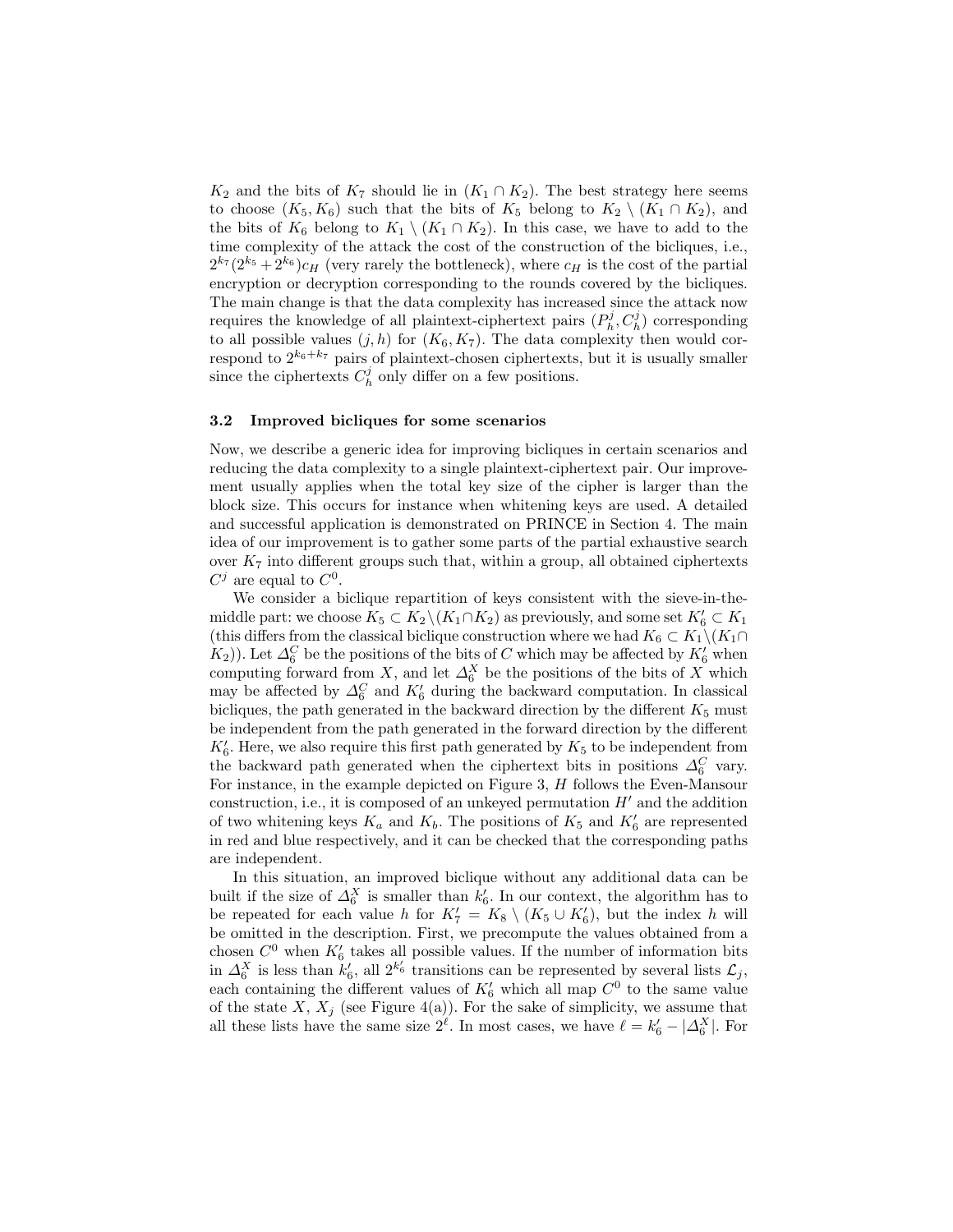

Fig. 3. Example of the improved biclique construction.

the example depicted on Figure 3, we assume that  $H'$  is such that the function obtained by restricting its inputs to the positions in  $\Delta_6^X$  and its outputs to the positions in  $\Delta_6^C$  is a permutation. Then, it clearly appears that the number of bits in  $\Delta_6^X$  is equal to the number of bits of  $K'_6 \cap K_b$ , and thus strictly smaller than the number of bits of  $K'_6$ . More precisely, there are exactly  $2^\ell$  values of  $K'_6$ , with  $\ell = |K'_6 \cap K_a|$ , which provide the same value of  $X = H'^{-1}(C^0 + K_b) + K_a$ when  $K'_6$  varies and all other bits are fixed.

Now, for each of the  $2^{k'_{6}-\ell}$  values of  $X_{j}$ , all transitions from  $C^{0}$  to  $X_{j}$  through different values of  $K_6' \in \mathcal{L}_j$  can also be seen as the  $2^{\ell}$  biclique transitions from  $X_j$  to  $C^0$  through some particular values of the key  $K'_6$  (these transitions are represented in black on Figure 4(b)).



#### Fig. 4. Improved biclique construction.

Now, the second step consists in building the bicliques in the other direction: from  $C^0$  for each value of  $X_j$ . For each of the  $2^{k'_0-\ell}$  values of j, we fix the value of  $K_6'$  to a constant value  $K_j$  appearing in  $\mathcal{L}_j$ . This way, the part of X corresponding to  $\Delta_6^X$  is the same for all the transitions of the bicliques, and this property holds even when  $K_5$  is modified since both corresponding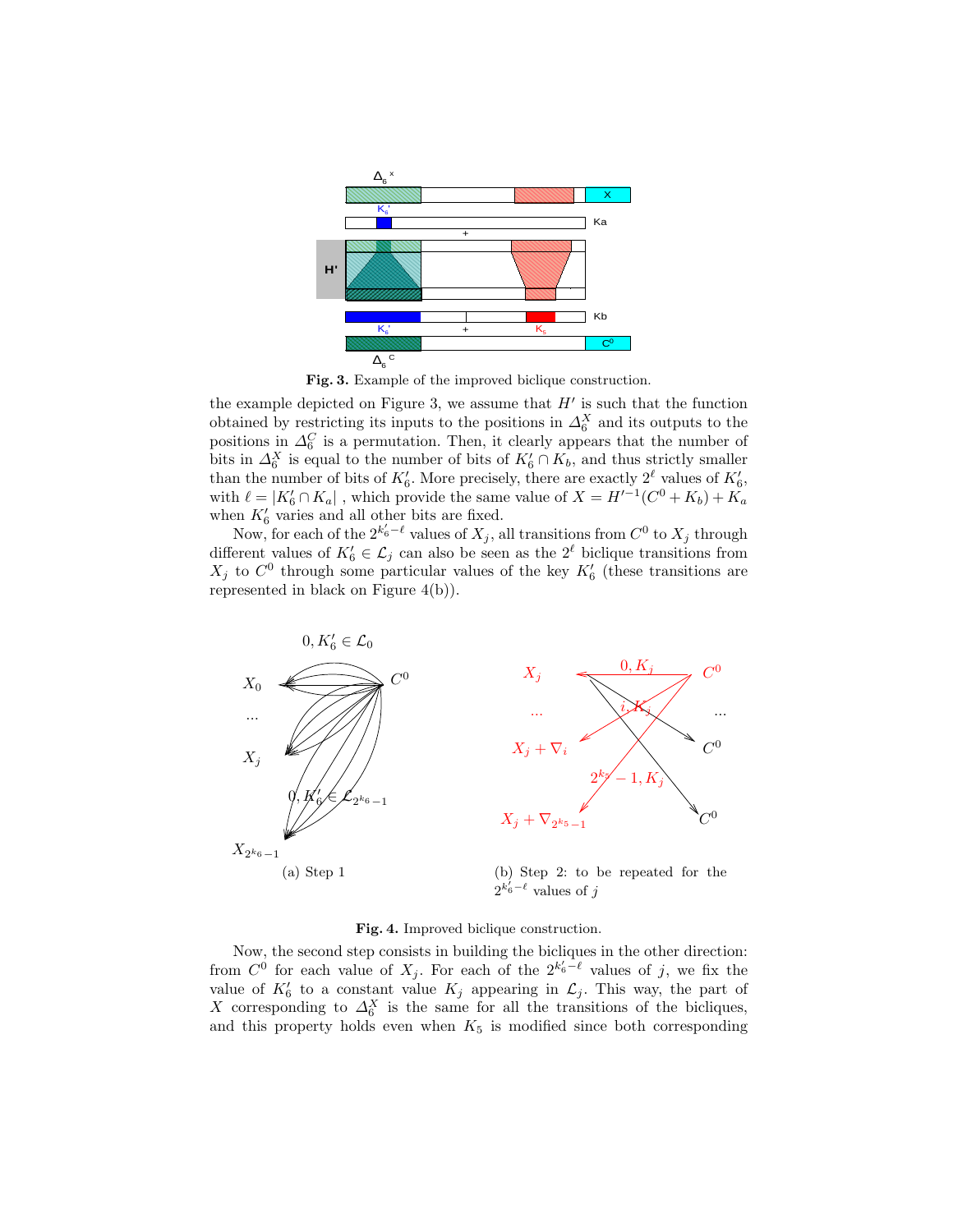paths are independent. We then consider the  $2^{k_5}$  possible values i for  $K_5$  and compute the corresponding  $X = X_j + \nabla_i$  (see Figure 4(b)). We then deduce the  $2^{k_5+k'_6}$  transitions  $H(X_j + \nabla_i)_{(i,K'_6)} = C^0$  for all  $K'_6 \in \mathcal{L}_j$ , from  $(2^{k'_6} +$  $2^{k'_{6}-\ell+k_{5}}$  computations of the function. Indeed, the first term in the complexity corresponds to the precomputation phase (Step 1), and the second one to the number of lists  $\mathcal{L}_j$ ,  $2^{k'_6-\ell}$ , multiplied by the cost for building the bicliques in the other direction. The main advantage of this construction is that it can be combined with the sieve-in-the-middle part as previously described, but it now requires a single plaintext-ciphertext pair, the one formed by  $(P^0, C^0)$ .

Finally, we assume that the bits of  $K_5$  belong to  $K_2 \setminus (K_1 \cap K_2)$ , the bits of  $K'_6$  belong to  $K_1$  and the bits of  $K'_7$  are the bits from  $(K_1 \cup K_2) \setminus (K_5 \cup K'_6)$ , the time complexity of the attack is:

$$
2^{k'_7} \left(2^{k'_6} + 2^{k'_6 - \ell + k_5} \right) c_H + 2^{k_1} c_F + 2^{k_2} c_B + 2^{\kappa} C_{\text{merge}} + \pi 2^k c_E
$$

where  $C_{\text{merge}}$  is the cost of merging the lists of size  $2^{k_1-\kappa}$  and  $2^{k_2-\kappa}$  with respect to the sieving conditions.

A similar idea can also be used for choosing an appropriate  $K_5$  which delays the propagation of the unknown bits during the forward computation. This will be shown in the case of Prince.

## 4 Application to PRINCE

PRINCE is a lightweight block cipher designed by Borghoff *et al.* [6]. Though being very recent, it has already waked the interest of many cryptanalysts [21, 16, 1]. The best known attacks so far on the proposed cipher, including the security analysis performed by the authors, reach 6 rounds. In particular, MITM with bicliques (without guessing the whole key) is said to reach at most 6 rounds (out of 12). In [16], a reduction of the security by one bit is presented, and in [1] an accelerated exhaustive search using bicliques is presented. Here, we describe how to build sieve-in-the-middle attacks on 8 rounds with data complexity 1 (or 2 if we want to the whole key instead of a set of candidates). In addition to the new sieve-in-the-middle technique, we use the improved method for constructing bicliques presented in Section 3.2.

### 4.1 Brief description of PRINCE

PRINCE operates on 64-bit blocks and uses a 128-bit key composed of two 64-bit elements,  $K_a$  and  $K_b$ . Its structure is depicted on Figure 5. PRINCE is based on the so-called FX-construction: two whitening keys  $W_{in} = (K_a + K_b)$  and  $W_{out} = (K_a' + K_b)$  are xored respectively to the input and to the output of a 12-round core cipher parametrized by  $K_b$  only. The value of  $K_a'$  involved in the post-whitening key is derived from  $K_a$  by  $K'_a = (K_a \gg 1) \oplus (\tilde{K}_a \gg 63)$ .

The round function is composed of: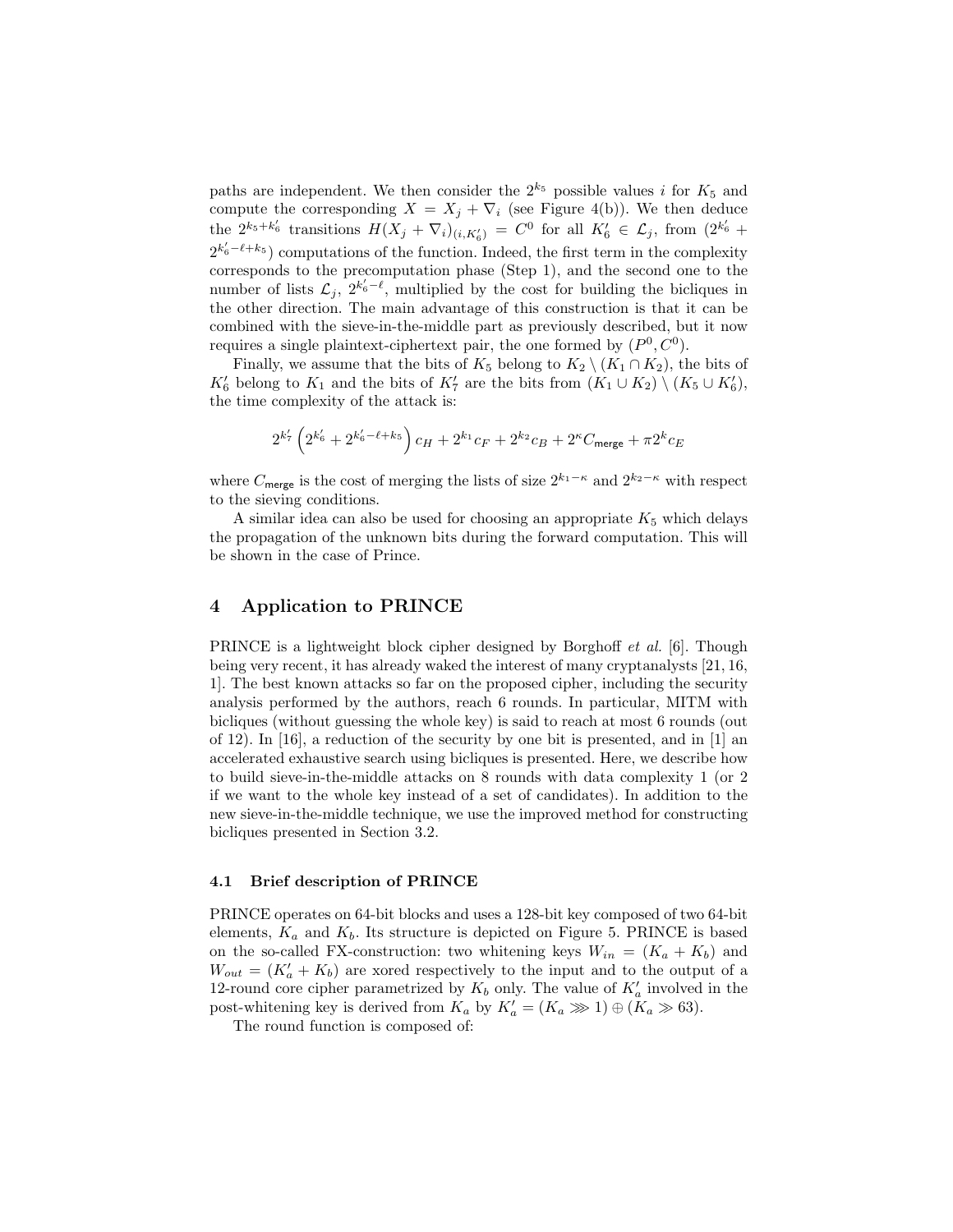

Fig. 5. Structure of PRINCE.

- a non-linear layer  $S_B$  corresponding to 16 parallel applications of a 4  $\times$  4 sbox  $\sigma$ .
- a linear layer  $P \circ M$ , where M is the parallel application of 4 involutive mixcolumns operations on 16 bits each (defined either by  $\hat{M}^{(0)}$  or by  $\hat{M}^{(1)}$ ). This transformation is then followed by a permutation  $P$  of the 16 nibbles which is the same as the ShiftRows transformation used in the AES.
- the addition of a round constant  $RC_i$  and of the subkey  $K_b$ .

The first 5 rounds in PRINCE correspond to the previous round permutation R, while the last 5 rounds are defined by the inverse permutation  $R^{-1}$ . The two middle rounds correspond to the successive applications of  $S_B$ , M and  $S_B^{-1}$ .

### 4.2 Sieve-in-the-middle and improved bicliques on 8 rounds

Sieve-in-the-middle on six rounds. We first describe the sieve-in-the-middle part of the attack, which covers Rounds 1 to 6 (see Figure 6). The internal state X after Round 6 is supposed to be known, as well as the plaintext. The sieving step is done with respect to a function  $S$  which covers Round 3 and the  $S_B$  level of Round 4. This middle function S can then be decomposed as four  $16 \times 16$  superboxes: the colored nibbles in the middle of Figure 6 represent the nibbles belonging to the same superbox.

The 128 keybits in PRINCE are then decomposed as depicted on Figure 7:

- $-$  K<sub>1</sub>, i.e. the keybits known in the forward direction, are represented in white and in blue in  $K_b$  and the first whitening key  $W_{in}$ . They correspond to all bits  $K_b$  and  $W_{in}$  except the 11 leftmost bits of the third 16-bit group in  $K_b$ .
- $-$  K<sub>2</sub>, i.e. the keybits known in the backward direction, are represented in white and in red in  $K_b$  and  $W_{in}$ . They correspond to all bits of  $K_b$  and  $W_{in}$ except the leftmost nibble of  $K_b$  and the 16 bits at positions 0 and 49 to 63 in  $W_{in}$ .

It follows that the intersection  $(K_1 \cap K_2)$  consists of  $\kappa = 97$  information bits of  $(K_a, K_b)$ : the 49 white bits in  $K_b$  and the 48 white bits in  $W_{in}$ .

The algorithm is described on Figure 6, where each nibble which contains 'K' is known in the backward computation, each nibble which contains 'k' is known in the forward computation and '1' means that there is a known bit in the nibble. The right part of the figure represents the key. We will exploit the fact that, for each  $16 \times 16$  mixcolumns operation, there exist 4 output bits (one per nibble), as well as 8 information bits of the output, which do not depend on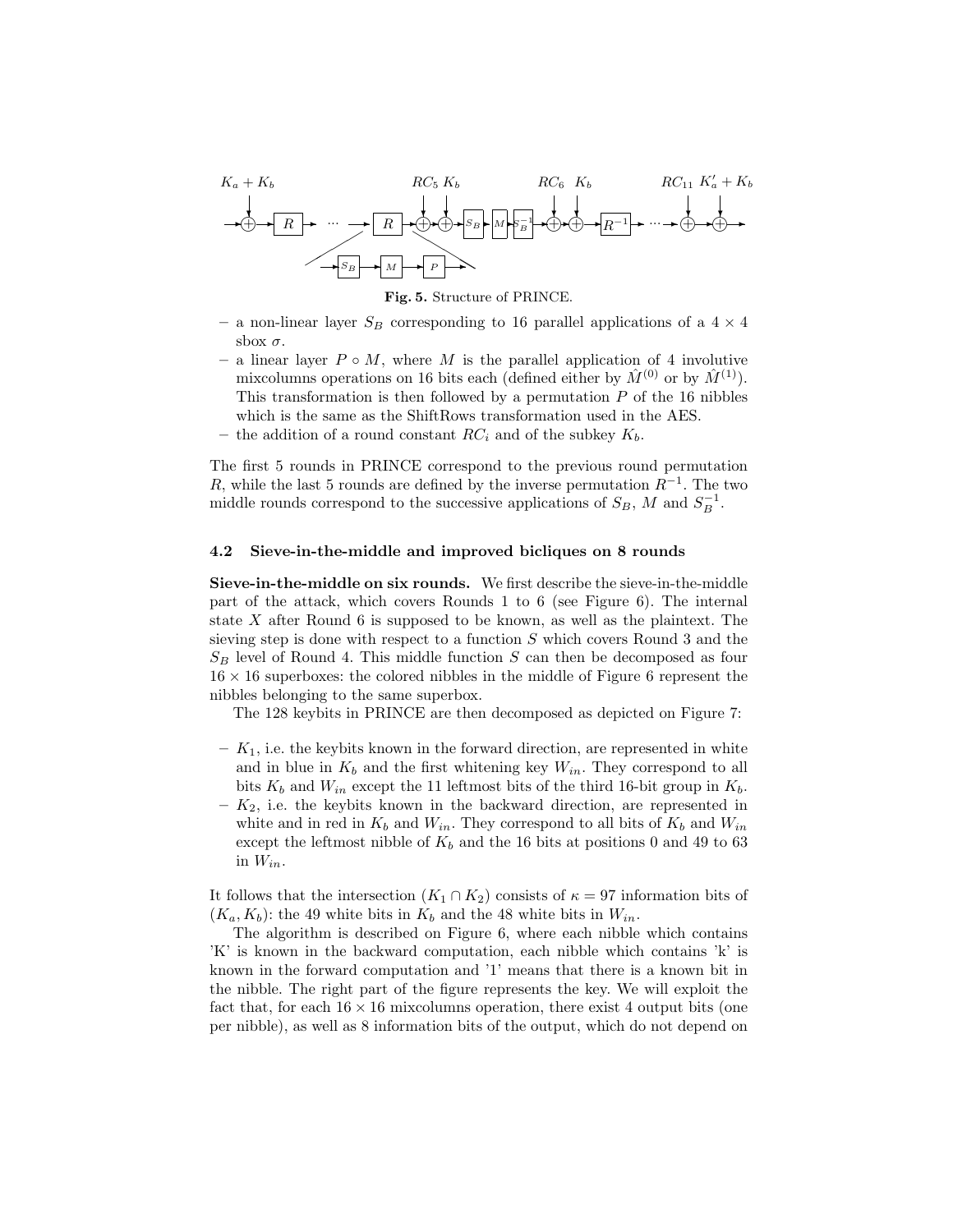

Fig. 6. Sieve-in-the-middle attack on 8 rounds of PRINCE with data complexity of 1.

a given input nibble. Each of these 8 information bits corresponds to the sum of two output bits (see [9, Sect. 6.2] for details). In the backward computation, from State  $X$  and  $K_2$ , we can compute 3 nibbles of each input of the mixcolumns operations at Round 5. Then, we deduce one bit in each nibble of the output of the middle function  $S$ , as well as 32 information bits which involve the outputs of two different superboxes. When considering  $s < 4$  superboxes together, the number of information bits known is reduced to 8 if  $s = 2$ , and to 20 if  $s = 3$ .

In the forward computation, from the plaintext  $P$  and  $K_1$ , we compute three input nibbles of each superbox. From the mixcolumns operation in Round 2 whose input is partially known, we can also have 4 additional information bits on the input of the middle function  $S$ . When considering  $s < 4$  superboxes together, the number of information bits known is reduced to 0 if  $s = 2$  and to 1 if  $s = 3$ .

Then, we need to merge the two lists  $\mathcal{L}_f$  and  $\mathcal{L}_b$  of respective sizes  $2^4$  and  $2^{11}$ . Since  $m = 4 \times 12 + 4 = 52$  input bits and  $p = 4 \times 4 + 32 = 48$  output bits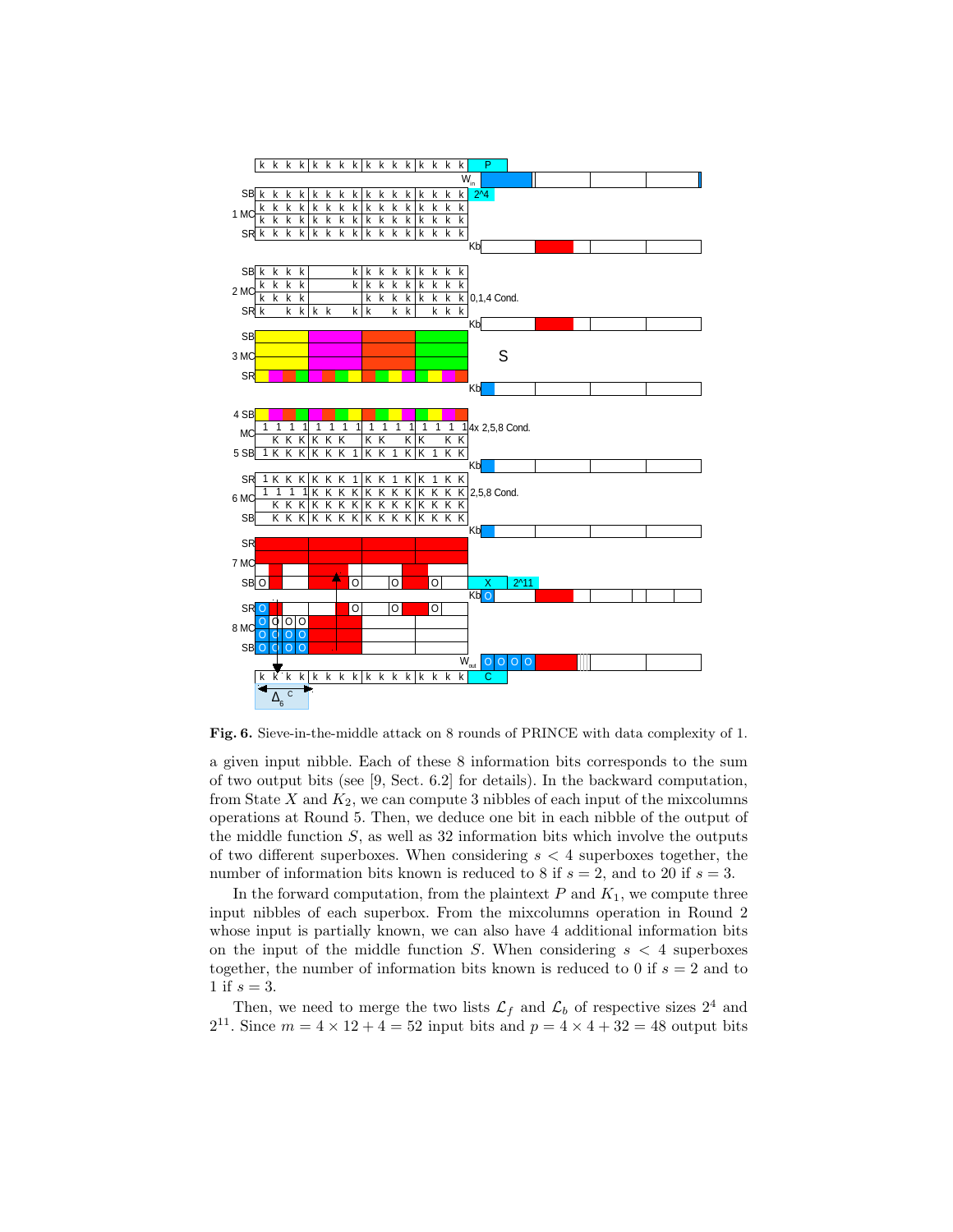

Fig. 7. Decomposition of the key in the attack on 8 rounds of PRINCE.  $W_{in} = K_a \oplus K_b$ and  $W_{out} = (K_a \gg 1) \oplus (K_a \gg 63) \oplus K_b$ .

are known, the total sieving probability  $\pi$  is at most  $2^{64-(52+48)} = 2^{-36}$ . In the following, the tables  $T_i$  providing all transitions for the four superboxes  $S_i$  are supposed to be known<sup>3</sup>.

We are going to first apply the instant matching on the first two blocks (orange and green), i.e., instant matching as described in [9, Algo. 1] with parameters  $n_1 = n_2 = 16$  and  $m_1 = m_2 = 12$  and  $p_1 + p_2 = 8 + 8 = 16$ . The sieving probability of these two superboxes together is then  $\pi_{1,2} = 2^{32-(24+16)} = 2^{-8}$ . We consider  $\mathcal{L}_A = \mathcal{L}_b$  and  $\mathcal{L}_B = \mathcal{L}_f$ . From the corresponding formula in Section 2.3, we get that the time complexity of this step is  $2^{-8}2^{4+16} + 2^{-8}2^{15} \approx 2^{12}$ . With this complexity we have found  $2^{15}\pi_{1,2} = 2^7$  input-output pairs of S which are valid for the first two superboxes. We can now check whether each of these pairs is also valid for the two remaining superboxes. Now, the sieving probability for the remaining part is at most  $2^{-36} \times 2^{+8} = 2^{-28}$  as the total sieving probability is at most  $2^{-36}$ .

Therefore, at the end of the merging step, for each guess of the  $\kappa = 113$ bits of  $(K_1 \cap K_2)$ , we have a probability of  $2^{7-28} = 2^{-21}$  of finding a correct configuration for the 15 remaining bits of  $(K_1, K_2)$ . This means that the testing step will consider  $2^{113-21} = 2^{92}$  keys, and it will recover  $2^{64}$  possible candidates for the whole key. If two plaintext-ciphertext pairs are available, the testing step will consider  $2^{92-36} = 2^{56}$  keys instead of  $2^{92}$ , leading to performing a test over  $2^{56}$  candidates for recovering the correct key.

Improved bicliques part. Our attack combines the previous sieve-in-themiddle algorithm with bicliques built as described in Section 3.2, without increasing the data complexity. We define  $K'_6$  as the five nibbles corresponding to the union of the leftmost nibble of  $K_b$  and the four leftmost nibbles of the whitening key  $W_{out} = (K'_a + K_b)$ . Then,  $\Delta_6^C$  is represented on Figure 6 by the four 'O' symbols in the line before C. Also,  $\Delta_6^X$  then corresponds to the 'O' symbols in X. Then,  $|\Delta_6^C| = 16$  and  $|\Delta_6^X| = 16$ . The remaining 'O' show the path from  $\Delta_6^C$  to  $\Delta_6^X$ . All  $2^{20}$  transitions obtained when  $K'_6$  varies correspond, for each one of the  $2^{16}$  possible values of j, to  $2^4$  biclique transitions from  $X_j$  to C. Then,  $K_5$  is defined as the 11 leftmost bits of the third 16-bit group of  $K_b$ , implying that  $K_5$  is equal to  $K_2 \setminus (K_1 \cap K_2)$ . The path generated in the backward direction, represented in red, is then independent from the blue path generated by  $K'_6$ , and also from the path with 'O' symbols from  $\Delta_6^C$  to  $\Delta_6^X$ .

<sup>&</sup>lt;sup>3</sup>The orange and green superboxes that involve common key bits only can be computed on the fly and will be used first for the instant matching. For each pair we obtain, the whole key is already known, so we can repeat the on-the-fly procedure.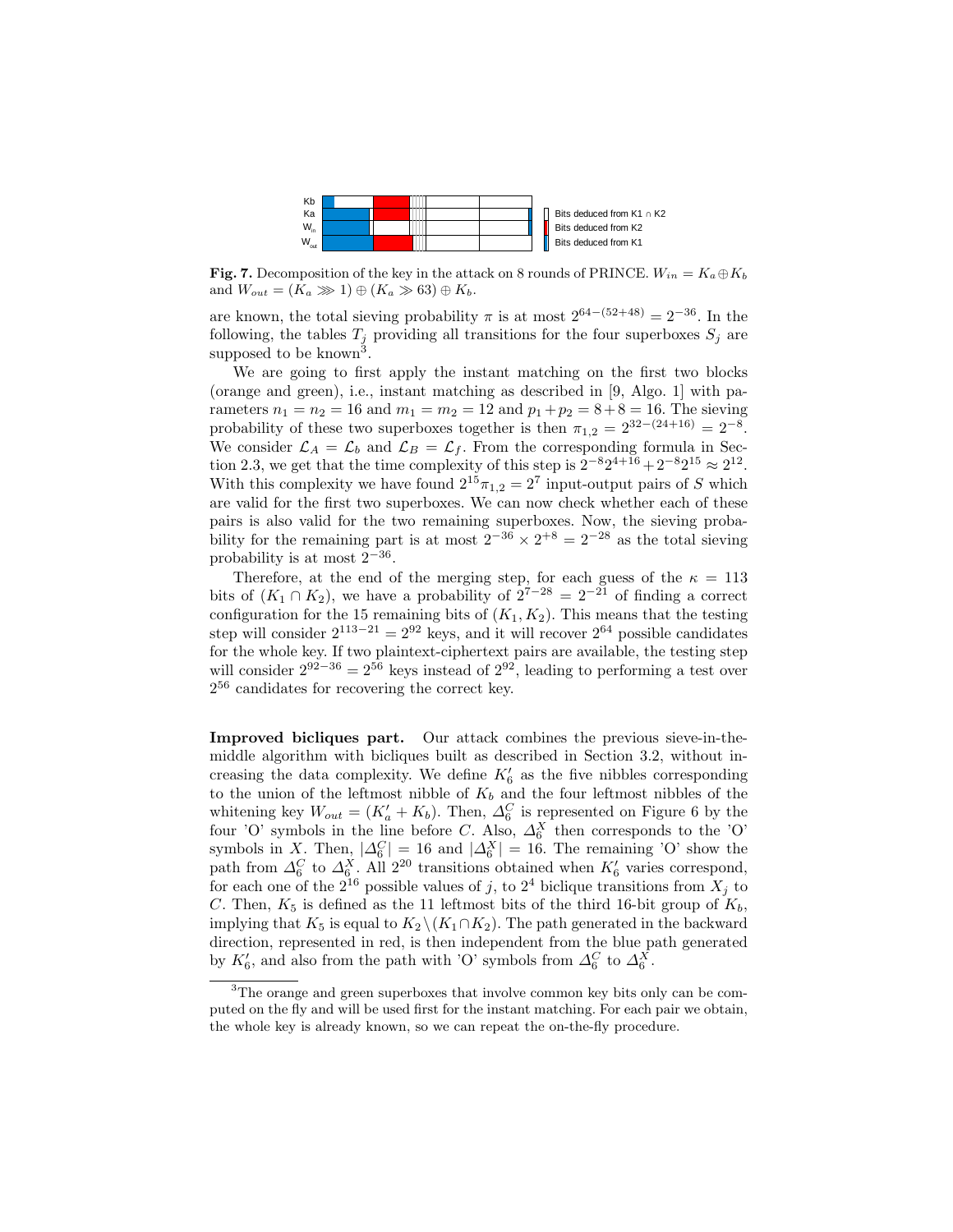The complete algorithm then consists in performing an exhaustive search over the  $\kappa = 97$  common bits corresponding to the white bits of  $K_b$  and  $W_{in}$ in Figure 7. The previously described bicliques determine  $2^{16}$  states  $X_i$ , and  $2^4$ transitions from each  $X_j$  to C. Then, for each  $X_j$ , we examine the corresponding  $2^4$  values of  $K'_6$ . For those  $K'_6$ , we compute forwards from the plaintext P the list of all  $2^4$  vectors u. It is worth noticing that even if the red bits of  $K_a$  and  $K_b$ are unknown in the forward direction, their sum is known (see Fig. 7). Similarly, the list  $\mathcal{L}_b$  of all vectors v is computed backwards from the  $2^{11}$   $X^i$  and their associated value  $i$  for  $K_5$ . From the formula given in Section 3.2, we deduce that, for one plaintext-ciphertext pair, the time complexity is

Time = 
$$
2^{97} (2^{20} + 2^{16+11}) c_H + 2^{117} c_F + 2^{113} c_B + 2^{97} \times 2^{12} + 2^{-36} \times 2^{128} c_E \simeq 2^{124} c_H
$$
.

We have then gained more than four bits over the exhaustive search  $(2^{128}c_E)$ . The memory complexity is of  $2^{20}$ , corresponding to the precomputed table in the construction of the improved bicliques, since the transition tables for the superboxes can be computed on the fly.

## 5 Sieving Probability and Related Properties of the Sbox

#### 5.1 General properties

In this section, we focus on the general problem of theoretically estimating the sieving property provided by two subsets  $I \subset \{1, \ldots, n\}$  and  $J \subset \{1, \ldots, n'\},$ with respective sizes m and p, for a given function S from  $\mathbf{F}_2^n$  into  $\mathbf{F}_2^{n'}$ . In particular, we provide some results on the minimal value of  $(m + p)$  for which a sieve exists. In the following,  $S_J$  denotes the function from  $\mathbf{F}_2^n$  into  $\mathbf{F}_2^p$  corresponding to the p coordinates of S defined by J. Also, for any affine subspace  $W$ ,  $S_{|W}$  denotes the restriction of S to W, i.e., the function defined on W by  $S_{|W}(x) = S(x)$ . Obviously,  $S_{|W}$  can be identified with a function of dim W input variables.

For a given input set I, V denotes the linear subspace  $V = \{x \in \mathbf{F}_2^n : x_i =$  $0, i \in I$ . Then, the sieving probability of  $(I, J)$  can be expressed in terms of the sizes of all Range $(S_J)_{u+V}$  when u varies (see Prop 2 in [9]). Most notably, we deduce:

**Corollary 1.** The sieving probability of  $(I, J)$  satisfies  $\pi_{I,J} \geq 2^{-p}$ , with equality if and only if  $S_J$  does not depend on its inputs at positions in  $\{1,\ldots,n\} \setminus I$ .

Link with the branch number of  $S$ . We associate to  $S$  the (nonlinear) code  $\mathcal{C}_S$  of length  $(n + n')$  and of size  $2^n$  defined by  $\mathcal{C}_S = \{(x, S(x)), x \in \mathbf{F}_2^n\}$ . The minimum distance of  $\mathcal{C}_S$  is the lowest value of  $wt(x + y) + wt(S(x) + S(y))$ for distinct  $x, y$ . It corresponds to the *branch number* of  $S$ . Obviously, when  $m+p > n$ , the sieving probability of any  $(I, J)$  of size  $(m, p)$  is at most  $2^{n-(m+p)}$ (see Prop 1). Now, the following proposition shows that this upper bound is tight when  $(m + p)$  exceeds some bound depending on the branch number of S.

**Proposition 2.** Let m and p be two integers with  $m + p \ge n$ . Then, all  $(m, p)$ sieves have probability  $2^{n-(m+p)}$  if and only if  $m+p>n+n'-d_{\min}$  where  $d_{\min}$ is the branch number of S (i.e., the minimal distance of  $\mathcal{C}_S$ ).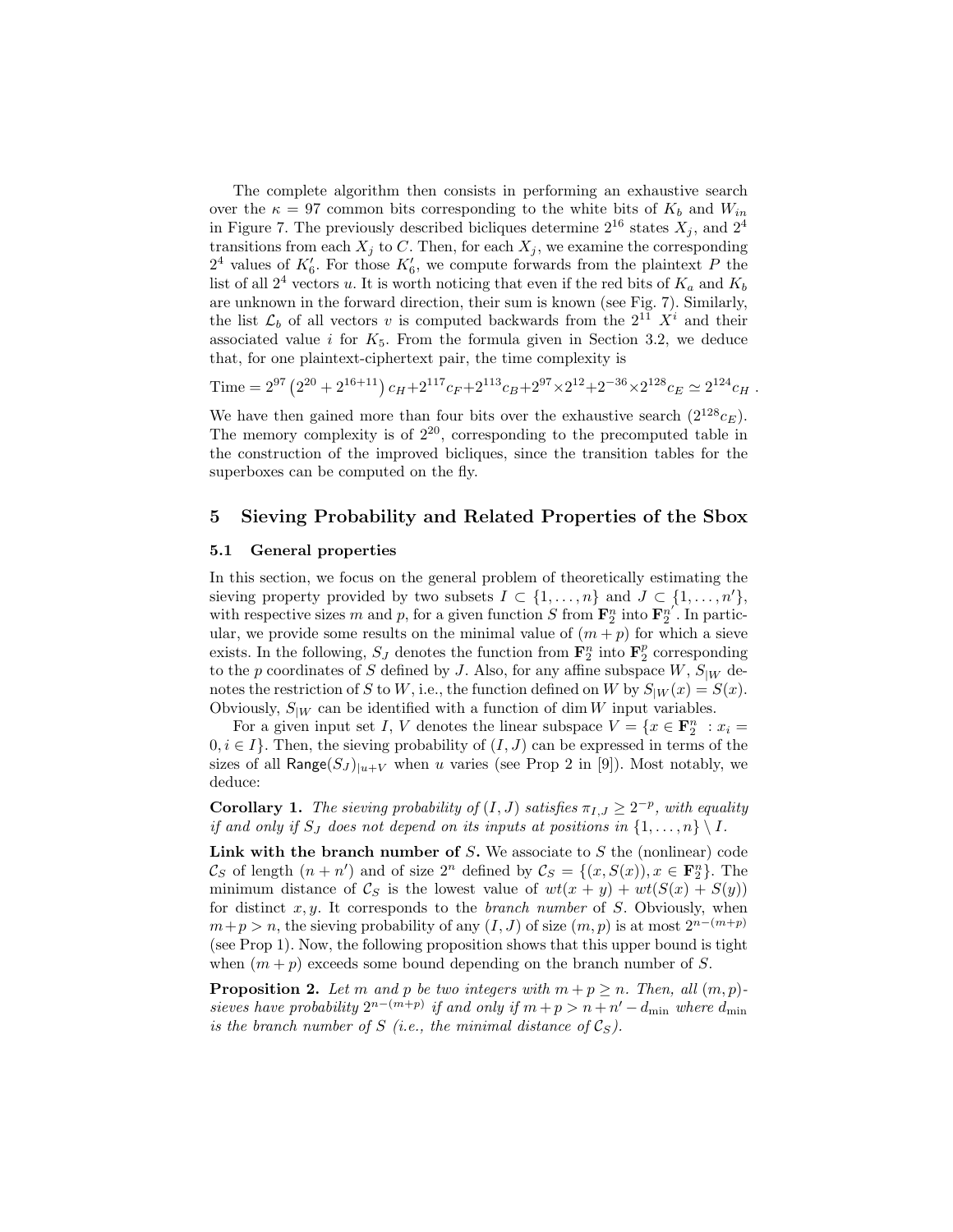For instance, the branch number of the  $4 \times 4$  PRESENT sbox is equal to 3. It follows that any  $(m, p)$  sieve with  $m + p \geq 6$  has probability  $2^{n-(m+p)}$ .

Lower bound on the minimal value of  $(m + p)$ . Even if the code  $\mathcal{C}_S$  is a nonlinear code, its dual distance can be defined as follows (if  $\mathcal{C}_S$  is linear, this definition coincides with the minimum distance of the dual code  $\mathcal{C}_S^{\perp}$ .

**Definition 2.** Let C be a code of length N and size M over  $\mathbf{F}_q$  and  $A =$  $(A_0,\ldots,A_N)$  be its distance distribution, i.e.,  $A_i = \frac{1}{M} \# \{(x,y) \in \mathcal{C} \times \mathcal{C} \}$ :  $d_H(x, y) = i$ .

Let  $A' = (A'_0, \ldots, A'_N)$  be the image of A under the MacWilliams transform,  $A'(X,Y) = A(X + (q-1)Y, X - Y)$  where  $A(X,Y) = \sum_{i=0}^{N} A_i X^{N-i} Y^i$  and  $A'(X,Y) = \sum_{i=0}^{N} A'_i X^{N-i} Y^i$ . The dual distance of C is the smallest nonzero index i such that  $A'_i \neq 0$ .

The dual distance of  $\mathcal{C}_S$  is a lower bound on the lowest  $(m + p)$  for which an  $(m, p)$ -sieve exists.

**Theorem 1.** Let  $d^{\perp}$  be the dual distance of the code  $\mathcal{C}_S$ . Then, for any  $(m, p)$ such that  $m + p < d^{\perp}$ , there is no  $(m, p)$ -sieve for S. Moreover, there exists no  $(m, p)$ -sieve for S with  $m+p \leq n$  if and only if  $\mathcal{C}_S$  is an MDS code, which cannot occur if S is defined over  $\mathbf{F}_2$ .

In some scenarios,  $S$  is defined over a larger alphabet, and  $I$  and  $J$  may be defined as two sets of byte (or nibble) positions. Then, the previous theorem proves that, if the corresponding code  $\mathcal{C}_S$  is an MDS code, there is no  $(m, p)$ sieve for  $m + p \leq n$ , and we deduce also from Proposition 2 that all  $(m, p)$ -sieve with  $m + p > n$  have probability  $2^{n-(m+p)}$ .

#### 5.2 Sieving probability for some particular values of  $(m, p)$

 $(m, 1)$ -sieves and nonlinearity. When  $p = 1$ , a pair  $(I, \{j\})$  of size  $(m, 1)$  is a sieve if and only if  $S_j$  is constant on some coset  $u + V$ . Therefore, if  $(I, \{j\})$ is a sieve, then  $S_j$  is  $(n - m)$ -normal, i.e. constant on an affine subspace of dimension  $(n - m)$ . In particular, it can be approximated by an affine function with a probability at least  $\frac{1}{2}(1+2^{-m})$  [11]. It follows that, if S provides the best resistance to linear cryptanalysis for even n, then it has no sieve  $(I, \{j\})$  with  $|I| < \frac{n}{2} - 1$ . As an example, the AES Sbox does not have any  $(2, 1)$ -sieve.

 $(n-1, p)$ -sieves. When  $m = n - 1$ , the sieving probability can be easily determined by the difference table of S.

**Proposition 3.** Let  $I = \{1, \ldots, n\} \setminus \{\ell\}$  and let  $J \subset \{1, \ldots, n'\}$  with  $|J| = p$ . Then,

$$
\pi_{I,J} = 2^{-(p-1)} - 2^{-(p+n)} \sum_{\beta \in \mathbf{F}_2^{n'-p}} \delta(e_\ell, (0_J, \beta)),
$$

where  $\delta(a,b) = |\{x \in \mathbf{F}_2^n : S(x+a) + S(x) = b\}|$  is the element of index  $(a,b)$  in the difference table of S, and  $e_{\ell}$  is the input vector with a 1 at position  $\ell$ . Thus,  $(I, \{j\})$  is a sieve except if  $S_j$  is linear in  $x_{\ell}$ .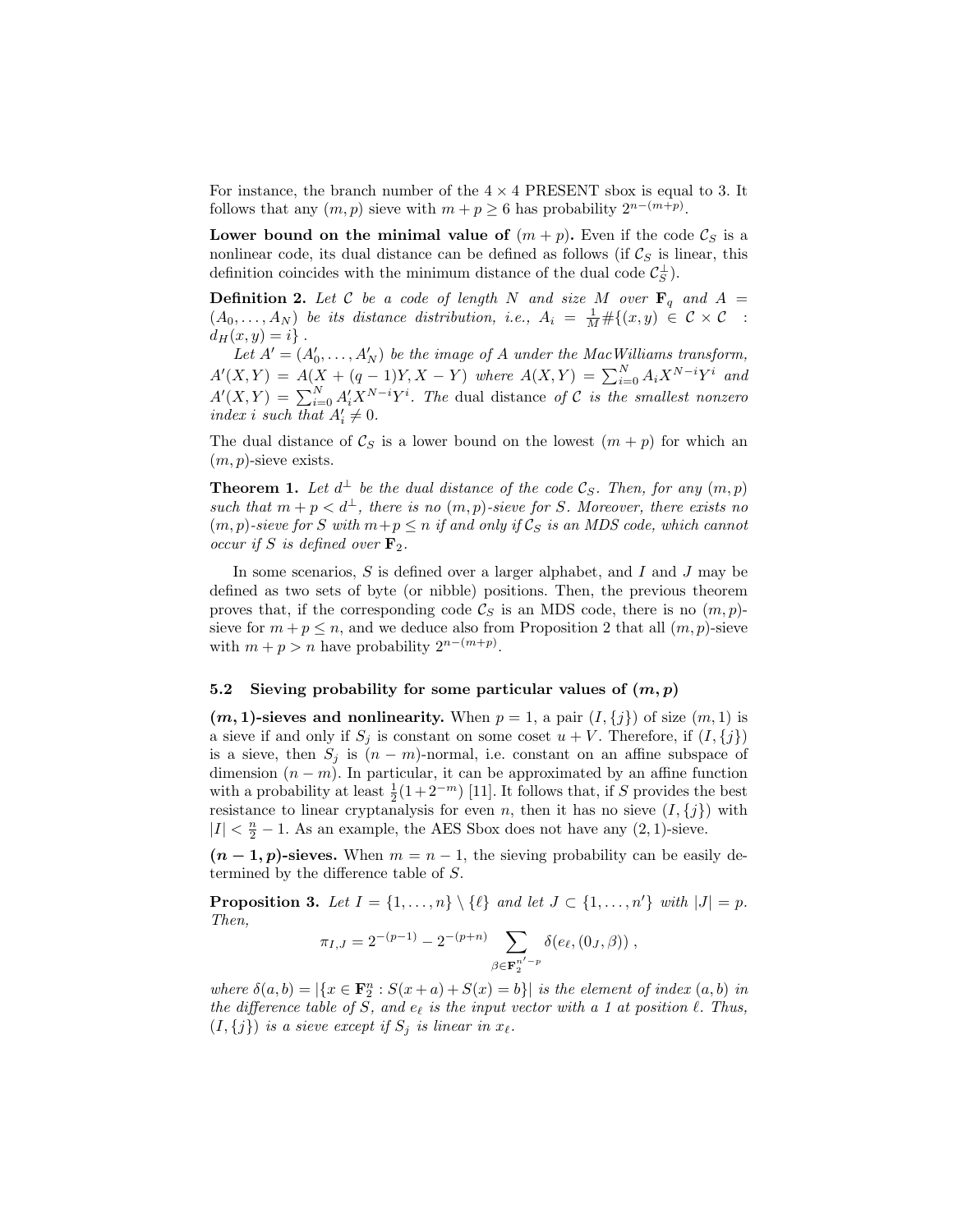Since the branch number of the PRESENT sbox is 3, Prop. 2 implies that  $(m, p)$ -sieves with  $m+p=5$  exist for this sbox. Indeed, by considering its difference table, we get that all  $(I, J)$  of size  $(3, 2)$  correspond to a sieving probability  $\pi_{I,J} \in \{\frac{1}{2}, \frac{1}{2} - \frac{1}{32}, \frac{1}{2} - \frac{1}{16}\}.$  For instance, the sieve used in the attack in [9],  $I = \{0, 1, 2\}$  and  $J = \{0, 1\}$  has probability  $\frac{1}{2}$ . We also derive from Prop. 3 the exact sieving probability involved in the attack on the DES in [9].

## 6 Conclusions

The main contributions of this paper are a generic improvement of MITM attacks, the sieve-in-the-middle technique, which allows to attack more rounds, and an improved biclique construction which avoids the need of additional data. These two methods have been applied to PRESENT, DES, AES and PRINCE. Moreover, some general results on the sieving probability of an sbox are given, which allow to theoretically estimate the complexity of the attack.

A future possible line of work is to investigate some possible combinations with other existing MITM improvements: with the guess of intermediate state bits [12], or with the all-subkeys approach [15]. A promising direction would be to try to make a first selection within each of the two lists before the merging step, by keeping only the input values (resp. output values) which have the lowest probability of corresponding to a valid transition. This introduces some nondetection probability, since some correct candidates would be discarded, but the sieving would be improved. Such an approach does not seem easy, but it would surely be a big step forward for further improving MITM attacks.

Acknowledgements. We thank Dmitry Khovratovich for his valuable comments, and all CryptoExperts members for their kindness and hospitality.

### References

- 1. Farzaneh Abed, Eik List, and Stefan Lucks. On the Security of the Core of PRINCE Against Biclique and Differential Cryptanalysis. Cryptology ePrint Archive, Report 2012/712, 2012. http://eprint.iacr.org/2012/712.
- 2. Kazumaro Aoki and Yu Sasaki. Preimage Attacks on One-Block MD4, 63-Step MD5 and More. In Selected Areas in Cryptography - SAC 2008, volume 5381 of LNCS, pages 103–119. Springer, 2008.
- 3. Kazumaro Aoki and Yu Sasaki. Meet-in-the-Middle Preimage Attacks Against Reduced SHA-0 and SHA-1. In CRYPTO 2009, volume 5677 of LNCS, pages 70–89. Springer, 2009.
- 4. Andrey Bogdanov, Dmitry Khovratovich, and Christian Rechberger. Biclique Cryptanalysis of the Full AES. In ASIACRYPT 2011, volume 7073 of LNCS, pages 344–371. Springer, 2011.
- 5. Andrey Bogdanov and Christian Rechberger. A 3-Subset Meet-in-the-Middle Attack: Cryptanalysis of the Lightweight Block Cipher KTANTAN. In Selected Areas in Cryptography - SAC 2010, volume 6544 of LNCS, pages 229–240. Springer, 2010.